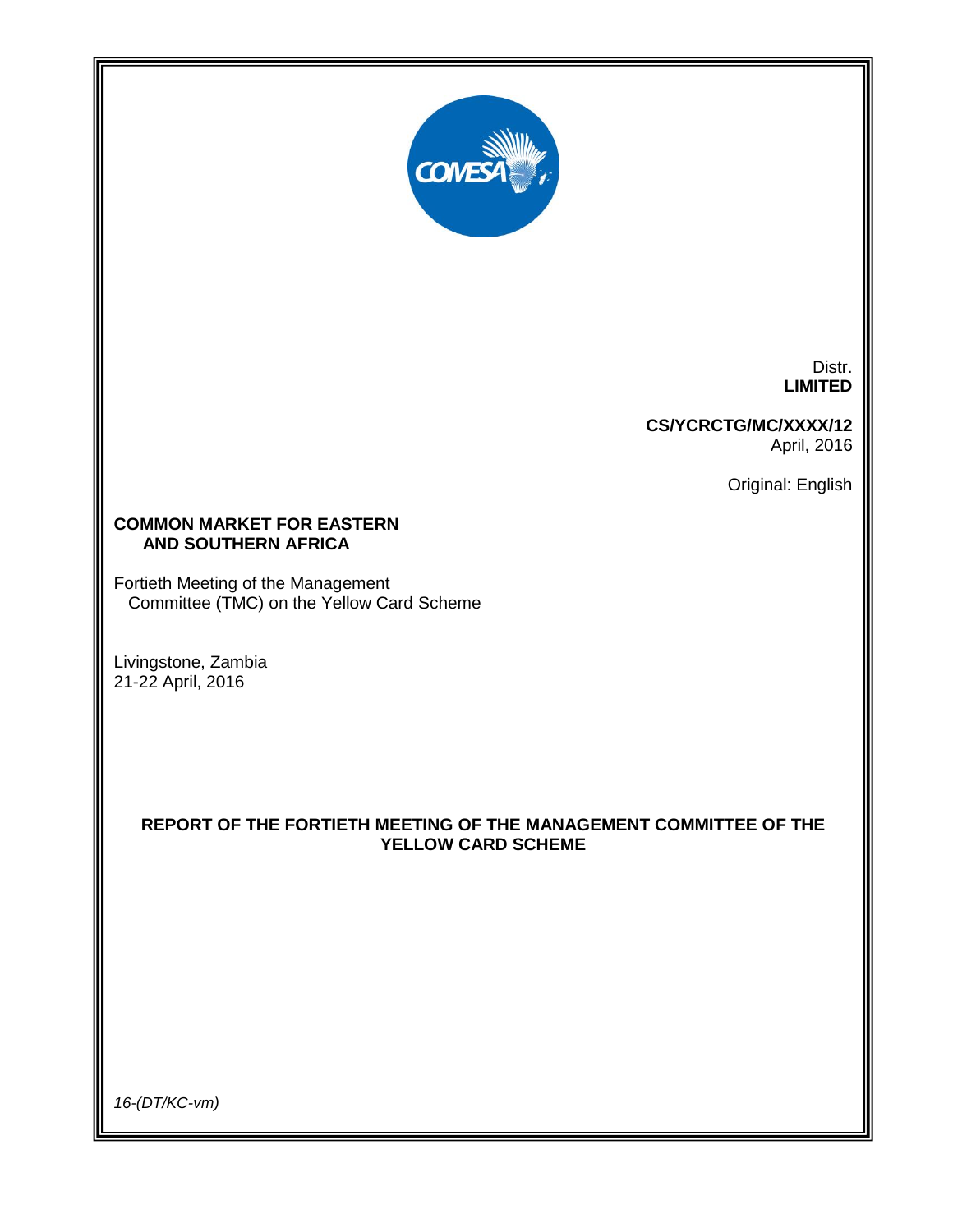# **A. INTRODUCTION**

1. The Fortieth Meeting of the Management Committee (MC) of the Yellow Card Scheme was held in Livingstone, Zambia from  $21<sup>st</sup>$  to  $22<sup>nd</sup>$  of April 2016, at Chrismar Hotel.

# **B. ATTENDANCE, OPENING OF THE MEETING, ADOPTION OF THE AGENDA AND ORGANISATION OF WORK**

# **Attendance**

2. Members of the Management Committee (MC) from DR Congo, Ethiopia, Rwanda and Zambia attended the meeting. The Pool Manager: PTA Reinsurance Company (ZEP-Re) and the COMESA Secretariat also attended the meeting as ex-officio members. Zimbabwe attended as an observer. The list of participants is attached to this report as Annex I.

# **Opening of the Meeting** *(Agenda item 1)*

3. The meeting was officially opened by Mr. Ben Sakala, the Technical Director of ZSIC General Insurance Company Ltd, the National Bureau of Zambia on behalf of the Acting Managing Director. In his opening remarks, Mr. Sakala welcomed all delegates to Zambia and Livingstone in particular and wished them a pleasant stay. He reaffirmed the commitment of the Zambian State Insurance Corporation (ZSIC) General to the regional cooperation and implementation of the COMESA Programmes including the Yellow Card and Regional Customs Transit Guarantee (RCTG CARNET) Schemes.

4. Mr. Sakala emphasized the importance of the Yellow Card Scheme as a transport facilitation instrument that had stood the test of time and well accepted by motorists travelling across borders in the region. He then called upon the Insurance companies members to the scheme to address the challenges in providing efficiency service to travelling motorists and road accident victims to attain the objectives of smooth movement of vehicles, goods and peoples in the region that would enhance trade amongst member states.

5. Earlier, Mr. Debebe Tamene, Senior Insurance Expert representing the COMESA Secretariat welcomed the participants to the 40<sup>th</sup> Meeting of the Management Committee of the Yellow Card Scheme and thanked the National Bureau of Zambia for hosting the Meeting. Mr. Debebe recalled that the 29<sup>th</sup> Meeting of the Council of Bureaux empowered the Management Committee to oversee the operations and administration of the Yellow Card Scheme in the Region and henceforth called upon members to thoroughly deliberate on the agenda items and provide guidance and make recommendations that would enhance the efficiency of the Scheme.

6. The Secretariat informed the meeting that the current Chairperson of the Council of Bureaux, namely: a representative from the National Bureau of Rwanda, was not ready to chair the Management Committee ( MC) meeting and the Vice Chairperson, a representative from the National Bureau of Tanzania, was not in attendance due to other priorities. Mr. Bushiri Ramazani, Director of SONAS, Katanga Region, was elected to chair the meeting

# **Vote of thanks**

7. The delegate from Ethiopia, Ms. Asmiya G/Giorgis a representative of the National Bureau of Ethiopia gave a vote of thanks on behalf of all the participants. Ms. Asmiya thanked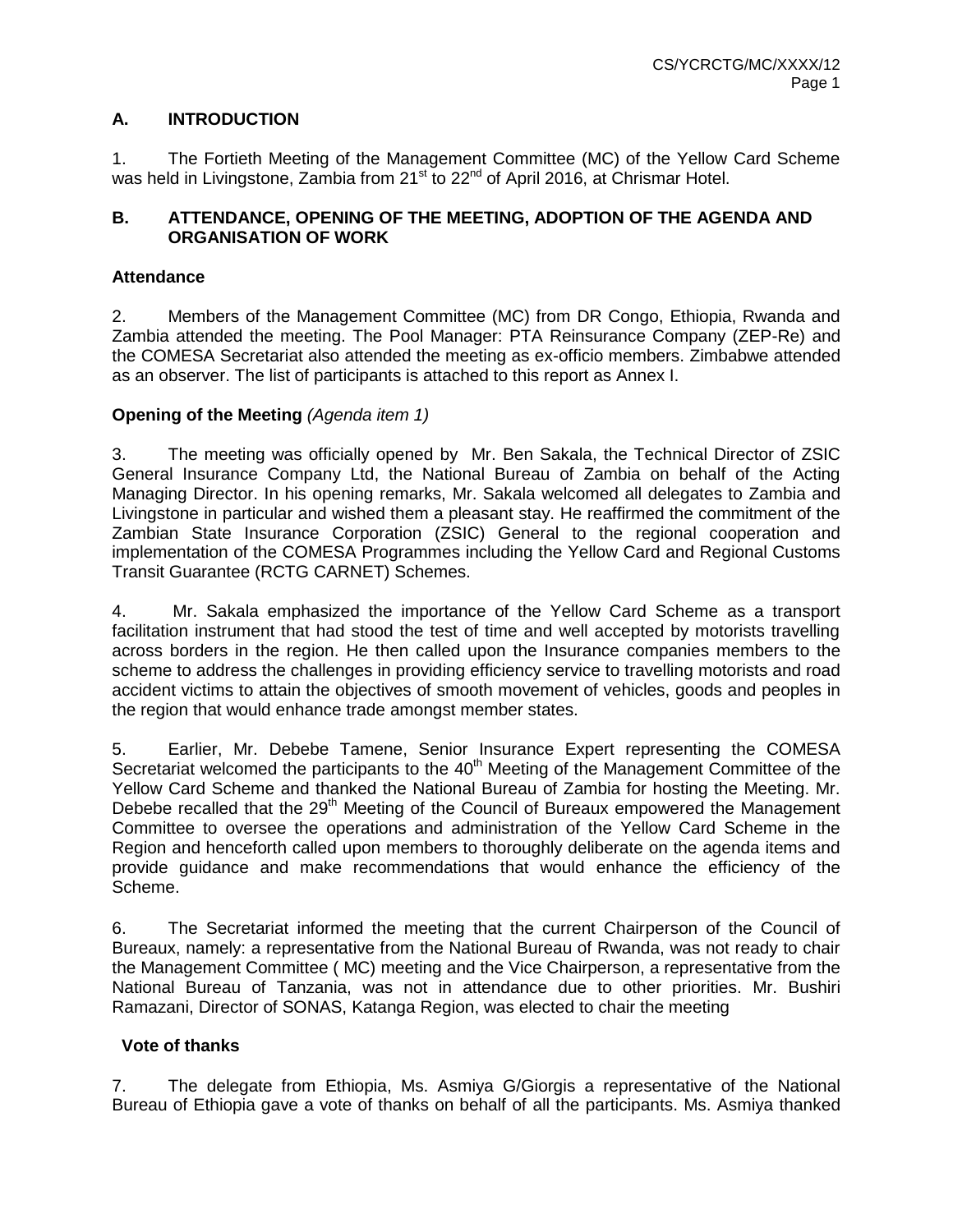CS/YCRCTG/TMC/XXXX/12 Page 2

the Guest of Honour for finding time from his busy schedule to come and open the meeting. Ms. Asmiya also assured the guest of Honour that the meeting would deliberate on all issues to be tabled before the meeting and come up with resolutions to address them. Finally, she thanked the National Bureau of Zambia, ZSIC General, for hosting the Meeting and for the hospitality accorded to the delegates since their arrival.

#### **Adoption of the Agenda and Organisation of Work** *(Agenda item 2)*

- 8. The meeting adopted the following agenda with amendments:
	- 1. Opening of the Meeting
	- 2. Adoption of the Agenda and Organisation of Work
	- 3. Progress report on the implementation of the decisions of the Council of Bureaux and recommendations of the Management Committee meetings
	- 4. Pool Managers' progress report on the operations of the Yellow Card Reinsurance Pool
	- 5. Pool Managers' Report and Financial Statement, year ended 31<sup>st</sup> December 2015
	- 6. Reinsurance Pool Financial Highlights as at  $31<sup>st</sup>$  March 2016
	- 7. Progress Report on the implementation of the enhanced YC-MIS
	- 8. Supplementary budget for the YC-MIS & RCTG-MIS IT Expert
	- 9. Date and Venue of the next MC meeting
	- 10. Any Other Business
	- 11. Adoption of the report and closure of the meeting

#### 9. **The Committee adopted the following working hours:**

#### *Thursday, 21st April 2016*

| Morning   | $09:00 - 13:00$ hours |
|-----------|-----------------------|
| Afternoon | $14:00 - 17:30$ hours |

# *Friday, 22 nd April 2016*

| Morning   | Report preparation and free morning for the delegates         |
|-----------|---------------------------------------------------------------|
| Afternoon | 16:30-17:00 Adoption of the Report and Closure of the Meeting |

## **C. ACCOUNT OF PROCEEDINGS**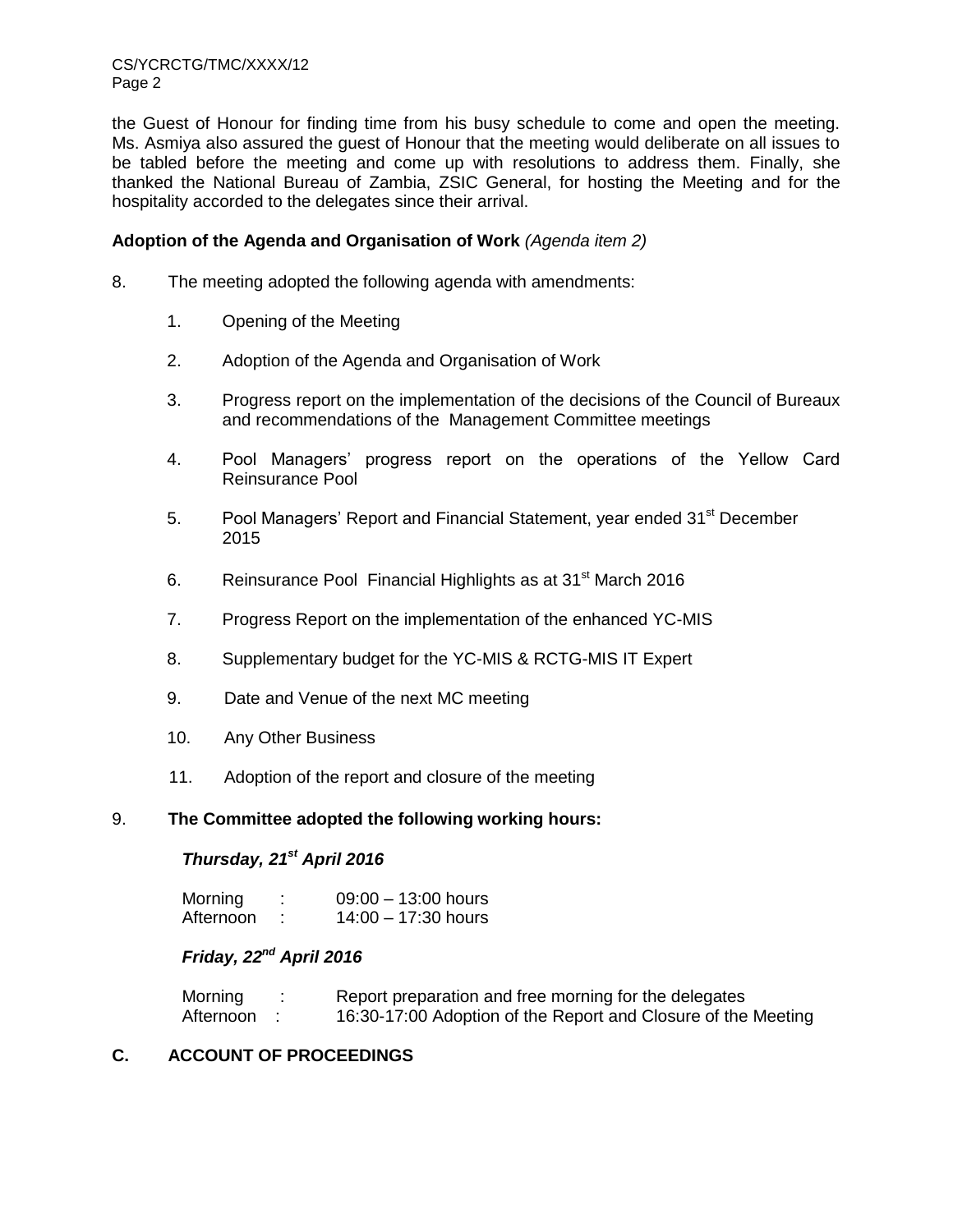#### **Progress Report on the implementation of the Decisions of the Council of Bureaux and Recommendations of the Management Committee (MC)** *(Agenda item 3)*

10. The Secretariat presented document no. CS/YCRCTG/MC/XXXX/3: Progress Report on the implementation of the Decisions of the Council of Bureaux and Recommendations of the Management Committee (MC). In doing so, the Secretariat presented details on the progress made since the last TMC meeting. The highlights of the report were as follows:

## **Capacity Subscription**

11. The MC was informed that the position regarding payment of Capacity Subscription to the Yellow Card Reinsurance Pool had not changed as the National Bureaux of Malawi and Sudan had not made any payment.

12. The MC was further informed that taking into account the Council of Bureaux decisions the Secretariat has planned to mount a mission to Lilongwe, Malawi in the 2<sup>nd</sup> week of June 2016 to engage the National Bureau of Malawi and the concerned Government Authority to address on all the issue in the management and operations of the Yellow Card scheme in Malawi.

13. Regarding Sudan, the MC was informed that the Secretariat would continue its engagement with the national Bureau of Sudan: Shiekan Insurance & Reinsurance Company, through the COMESA Court of Justice located in Khartoum to resolve all outstanding issues. The meeting was further informed that the Secretariat was considering using the Regional Payment and Settlement System located in Harare, Zimbabwe to assist the National Bureau of Sudan meet its financial obligations.

14. In the ensuing discussion, the delegate from the National Bureau of Zimbabwe underscored the importance of employing timelines through which the National Bureaux of Sudan and Malawi should show commitment to fulfill their obligations.

#### *Recommendations*

*15. The MC having noted the limited progress made, reiterated the earlier Council of Bureaux decision that:*

- *a) The Secretariat should continue its engagement with National Bureaux of Sudan and Malawi and report the status of progress to the next meeting of the Council of Bureaux;*
- *b) The National Bureau of Malawi through its Government should engage Mozambique to join the Yellow Card scheme and that the Secretariat should provide technical support to facilitate the engagement and interest Mozambique to join the Yellow Card scheme, and*
- *c) The National Bureaux of Malawi and Sudan should give timeframe for meeting their obligations.*

#### **Claims Issues**

16. On the claims and operational issues, the MC was informed that the Secretariat held consultative meetings with the Pool Managers and the National Bureau of Kenya, Kenya-re in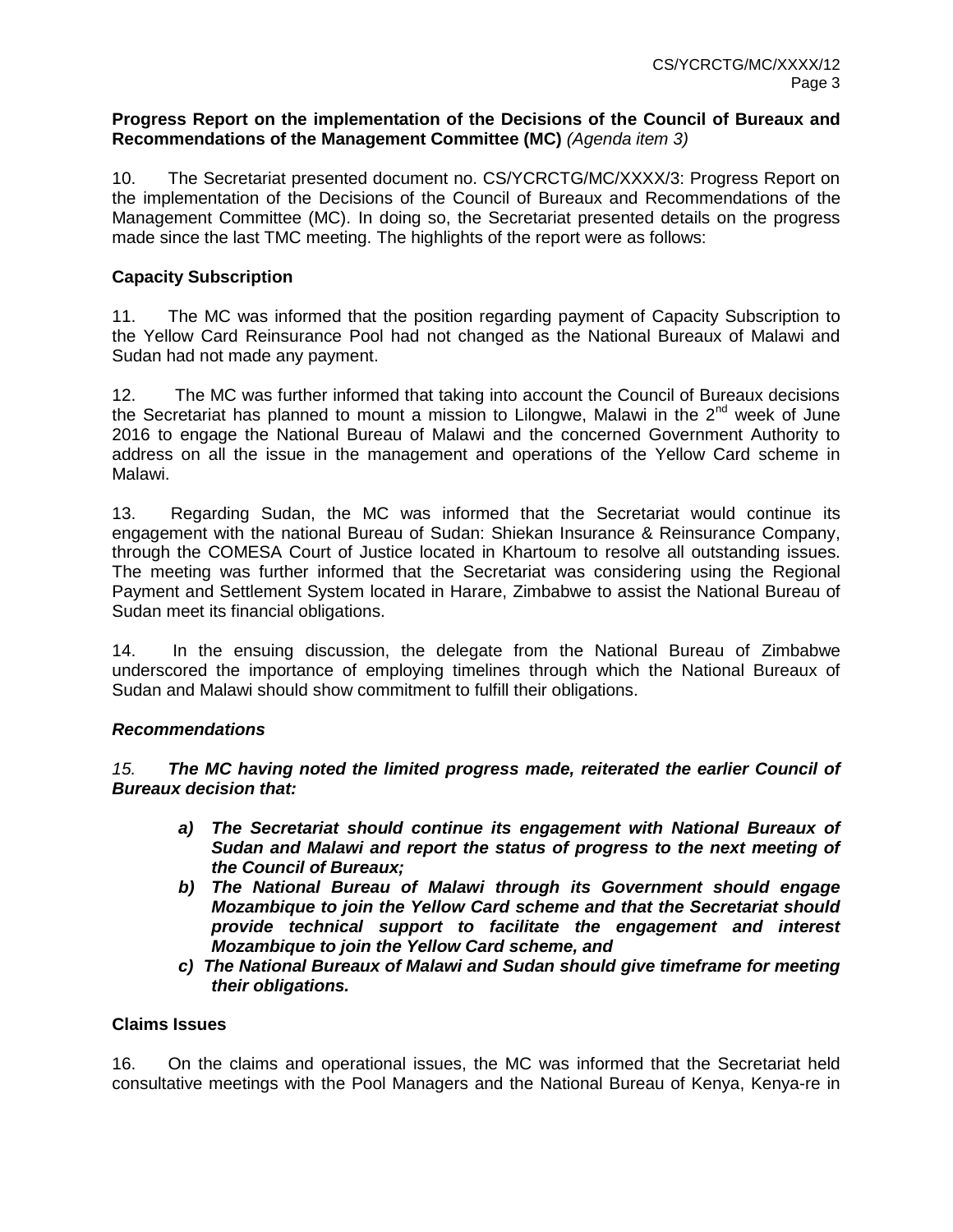February 2016 in Nairobi and with the National Bureau of Tanzania, NIC- Tanzania in March 2016 in Dar Es Salaam.

17. The MC noted the agreements reached during the consultative meetings which included the following:

- a) representatives from the Pool Managers to visit the National Bureaux of Rwanda, Tanzania and Uganda and conduct a thorough reconciliation exercise; and
- b) the National Bureau of Tanzania to submit to the Secretariat and the concerned National Bureaux claims matrix indicating the outstanding issues they had with the National Bureaux of Rwanda, Kenya, and Uganda and the proposed way forward to address the issues.

18. In the discussion that followed, the Pool Managers informed the Meeting that they had carried out the reconciliation exercises with the National Bureaux of Rwanda, Tanzania and Uganda and urged those Bureaux with disparities on the reconciled figures to indicate their concerns.

# *Recommendations*

- *19. The MC recommended that:*
	- *a) National Bureaux of Rwanda, Tanzania and Uganda should implement the outcomes of the reconciliation exercise and settle their outstanding amounts owed to the Pool;*
	- *b) National Bureaux with disparities on the figures should indicate their concerns so that concerned parties should re-conduct the reconciliation exercise and agree on the figures of outstanding dues; and*
	- *c) National Bureau of Tanzania should submit to the Secretariat and the concerned National Bureaux claims matrix indicating the outstanding issues they had with the National Bureaux of Rwanda, Kenya, and Uganda and the proposed way forward to address the issues before 30th May 2016.*.

# **i) DR Congo vs. Zambia**

20. Regarding the Inter-Bureaux claims between the National Bureaux of DR Congo and Zambia, the MC was informed that the National Bureau of Zambia agreed to settle the established outstanding amount of US\$115,592 on the 27 fully documented claims in two installments. The MC was further informed that although the National Bureau of Zambia had been ready to reimburse the first installment amount of US\$35,000 to DR Congo since October 2015, the national Bureau of DR Congo had not provided its bank account details.

21. In the discussion that followed, the delegate from the National Bureau of DR Congo informed the Meeting that they had provided the necessary bank details to the National Bureau of Zambia in April 2016 and requested the National Bureau of Zambia to reimburse them as soon as possible.

# **ii) DR Congo vs. Tanzania, Zimbabwe and Pool**

22. With regards to claims reimbursement to DR Congo on account of the National Bureaux of Tanzania and Zimbabwe, the MC was informed that no progress was made as the National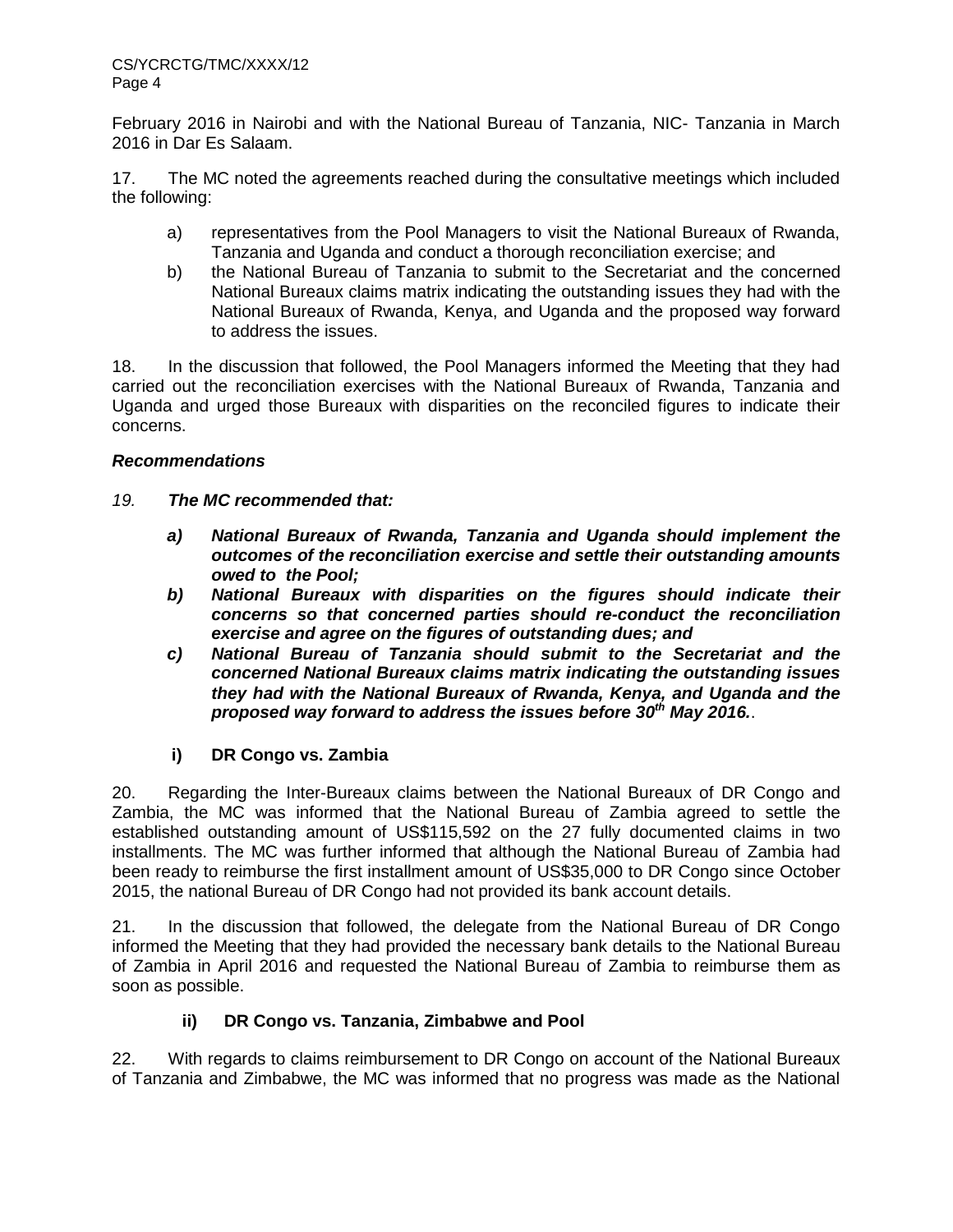Bureaux of Tanzania and Zimbabwe had not received the necessary claims supporting documents to effect reimbursement.

23. In the ensuing discussion, the National Bureau of Zimbabwe informed the meeting that it would mount a mission to Lubumbashi, DR Congo to conduct a reconciliation exercise before the end of May 2016.

## *Recommendations*

## *24. The MC having deliberated on the issue in depth recommended as follows:*

- *a) The National Bureaux of DR Congo and Zimbabwe should conduct a reconciliation exercise at the earliest possible time preferably by 31st May 2016 and report the progress to the Secretariat and next Meeting of the Management Committee; and*
- *b) The National Bureaux of DR Congo and Tanzania should hold bilateral meeting at the earliest time preferably before the next MC meeting and resolve their claims issues*.
- **iii) DR Congo vs. Kenya (ARU Claim)**

25. Regarding the ARU Claim, the MC was informed that the National Bureau of DR Congo engaged a new assessor as guided by the Secretariat that provided a loss amount of US\$ 65,000. The MC was further informed that the third party claimant refused to accept the reassessed amount of loss US\$65,000 and demanded for a payment of US\$ 90,000.

26. In the discussion that followed, the Pool Manager informed the Meeting that they had requested the National Bureau of Kenya for their authorization for the finalization of the claim and advised the national Bureau of DR Congo to safeguard salvage.

#### *Recommendations*

- *27. The MC recommended as follows:*
	- *a) the National Bureau of Kenya should respond as soon as possible before 31st May 2016 to the authorization request from the Pool Managers; and*
	- *b) the National bureau of DR Congo should finalize settlement of the claim in line with the provisions of Yellow Card operations manual and safeguard salvage.*
	- **iv) DR Congo- Kasumbalesa Fire Accident**

28. Regarding the Kasumbalesa fire incident which burnt to ashes about 47 motor vehicles and various properties, the MC was informed that as guided by the 29<sup>th</sup> Meeting of the Council of Bureaux, the National Bureau of DR Congo made a formal notification to the Reinsurance Pool on 25<sup>th</sup> December, 2015 of a loss estimate of over US\$1 million for the loss of goods.

29. The MC was further informed that on February 15, 2016 the National Bureau of DR Congo requested the Pool Managers (ZEP-RE) to assign an expert to evaluate the claim at Kasumbalesa.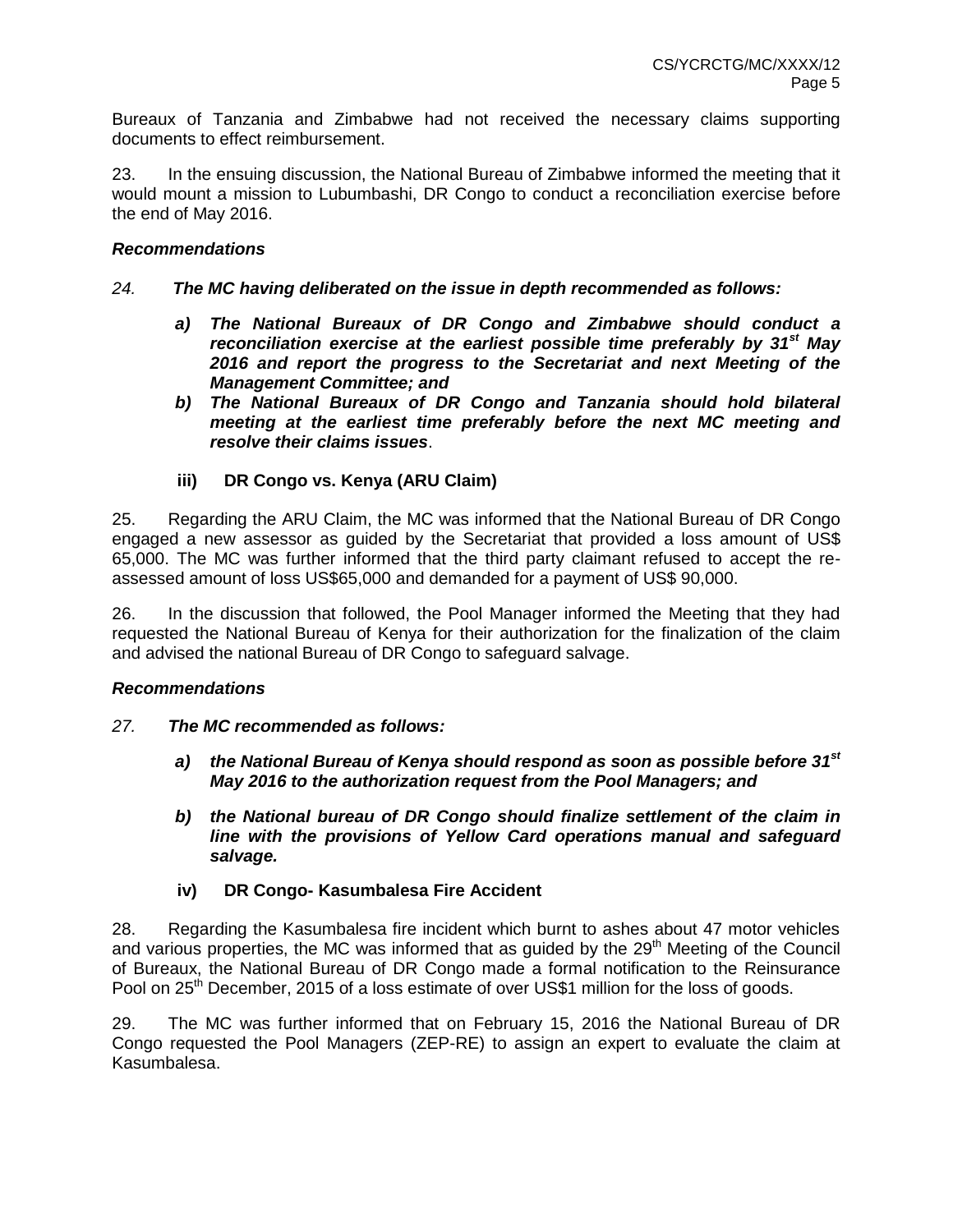30. In the discussion that followed, the Meeting was informed that there was a need to establish the extent of liability by way of evaluating the damaged properties but unfortunately the handling Bureau; DR Congo could not engage a licensed loss assessor as they did not have enough material information about the destroyed vehicles and damaged properties. The Meeting was, however, informed that most of the truck owners had engaged Agents in Kasumbalesa to demand for compensation.

# *Recommendation*

31. *The MC recommended that the National Bureau of DR Congo should assign a reputable assessor to evaluate the loss and provide the assessment report to the Pool at the earliest possible time for their appropriate action.*

# **v) Burundi vs. Rwanda/Pool – WFP claim**

32. With regard to the old WFP claim which occurred on  $8<sup>th</sup>$  March 2007 in Burundi but reported to the Pool Managers in the mid of 2014, the MC was informed that the lead reinsurer Kenya–re had not received the response from their reinsurance broker, Afro-Asia on their opinion on the late notification.

33. In the ensuing discussion, the Pool Managers informed the meeting that there were some technicality issues that made it difficult for the admissibility of the claim among others the late notification and liability issue as the handling Bureau was requesting for payment based on the award by Courts of the Law. The Pool Managers further informed the MC that they had requested the handling Bureau: SOCABU for clarifications on those technical matters and were waiting to receive their responses.

# *Recommendations*

*34. The MC recommended that the National Bureau of Burundi should respond to the Pool's technicality request whether the liability of the claim is admissible according to the third party compulsory insurance law of Burundi.*

# **vi) Claims reimbursement to Rwanda**

35. Regarding claims reimbursement to the National Bureau of Rwanda on account of the National Bureaux of Burundi, Tanzania, Kenya and Uganda, the MC was informed that the established outstanding balances during the reconciliation missions on October, 2015 and the recoveries made thereafter were as shown below:

| National       | Established O/s      | Recoveries made since |
|----------------|----------------------|-----------------------|
| <b>Bureau</b>  | reimbursements(US\$) | reconciliation (US\$) |
| <b>Burundi</b> | 369,511              |                       |
| Kenya          | 90,385               | 88,419                |
| Tanzania       | 44,069               | 71,140                |
| Uganda         | 80,736               |                       |

36. Regarding the reconciliation exercise conducted between the National Bureaux of Rwanda and Uganda, the MC was informed that the two National Bureaux agreed on October 8, 2015 for an off-set on what each Bureau was owing to the other as indicated below: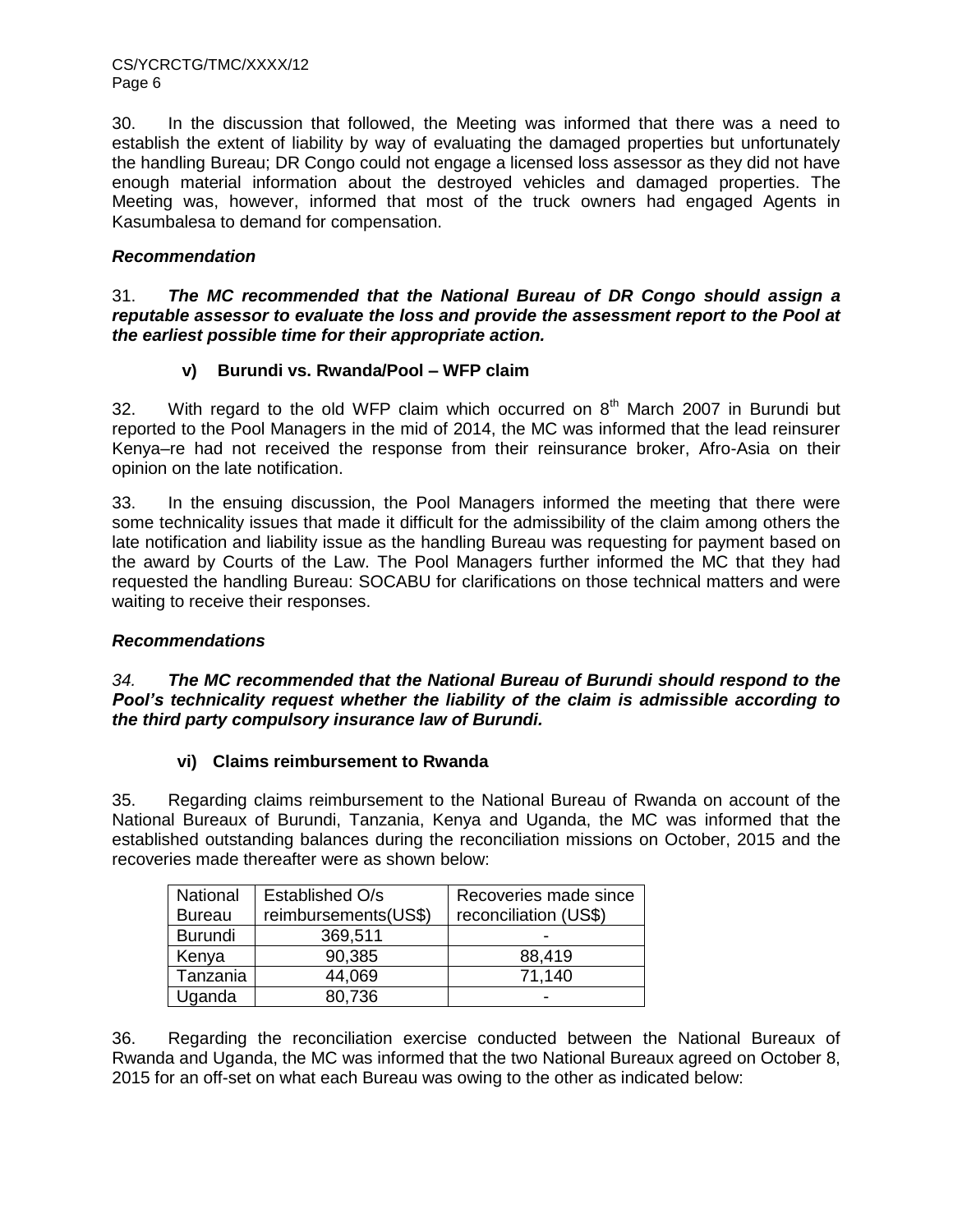Uganda owed Rwanda **US\$47,989** Rwanda owed Uganda **National Control Control** US\$20,261

 ---------------- Net due to Rwanda US\$27,728

## *Recommendation*

37. *The MC recommended that the National Bureaux of Burundi, Uganda and Kenya should reimburse the outstanding amounts they owe to the national Bureau of Rwanda as soon as possible before the next MC meeting.*

## **vii) Zambia vs. Zimbabwe**

38. With regards to claims reimbursement between the National Bureaux of Zambia and Zimbabwe, the MC was informed that the two National Bureaux had conducted a reconciliation exercise in Lusaka, Zambia on March 2016 and established that an outstanding Inter-Bureaux claims amounting to about Zambian Kwacha 500,000 was settled by Zambia on behalf of Zimbabwe. The MC was further informed that the National Bureau of Zimbabwe would reimburse the above established outstanding Inter-bureaux claims amounts paid by Zambia at the earliest possible time before the end of April 2016.

39. The MC commended the National Bureaux of Rwanda, Zambia and Zimbabwe for resolving their outstanding claims issues through bilateral discussions and urged other National Bureaux to do so.

#### **viii) Ethiopia vs. Pool**

40. The MC was informed that the National Bureau of Ethiopia had paid an amount of US\$36,877.07 to the Pool in March 2016 being reimbursement of an outstanding inter-bureaux claim owed to the Pool. The MC was further informed that the disparities in the reconciled figures for reimbursement between the Pool and the National Bureau of Ethiopia had not been ironed out.

41. In the ensuing discussion, the representative of the National Bureau of Ethiopia informed the meeting that the National Bureau was processing an additional amount of about US\$100,000 to the Pool's account being reimbursement of outstanding Inter-Bureaux claims paid by the Pool on behalf of the national Bureau. The National Bureau further requested the Pool Managers to provide them current statement of accounts for Inter-Bureaux claims owed by the National Bureau.

#### *Recommendation*

42. *The MC recommended that reconciliation exercise between the Pool and the National Bureau of Ethiopia should be finalized as soon as possible before the end of May 2016*

**Operational Challenges of the Reinsurance Pool**

**i) Measures for failing to adhere to procedures and Council decisions**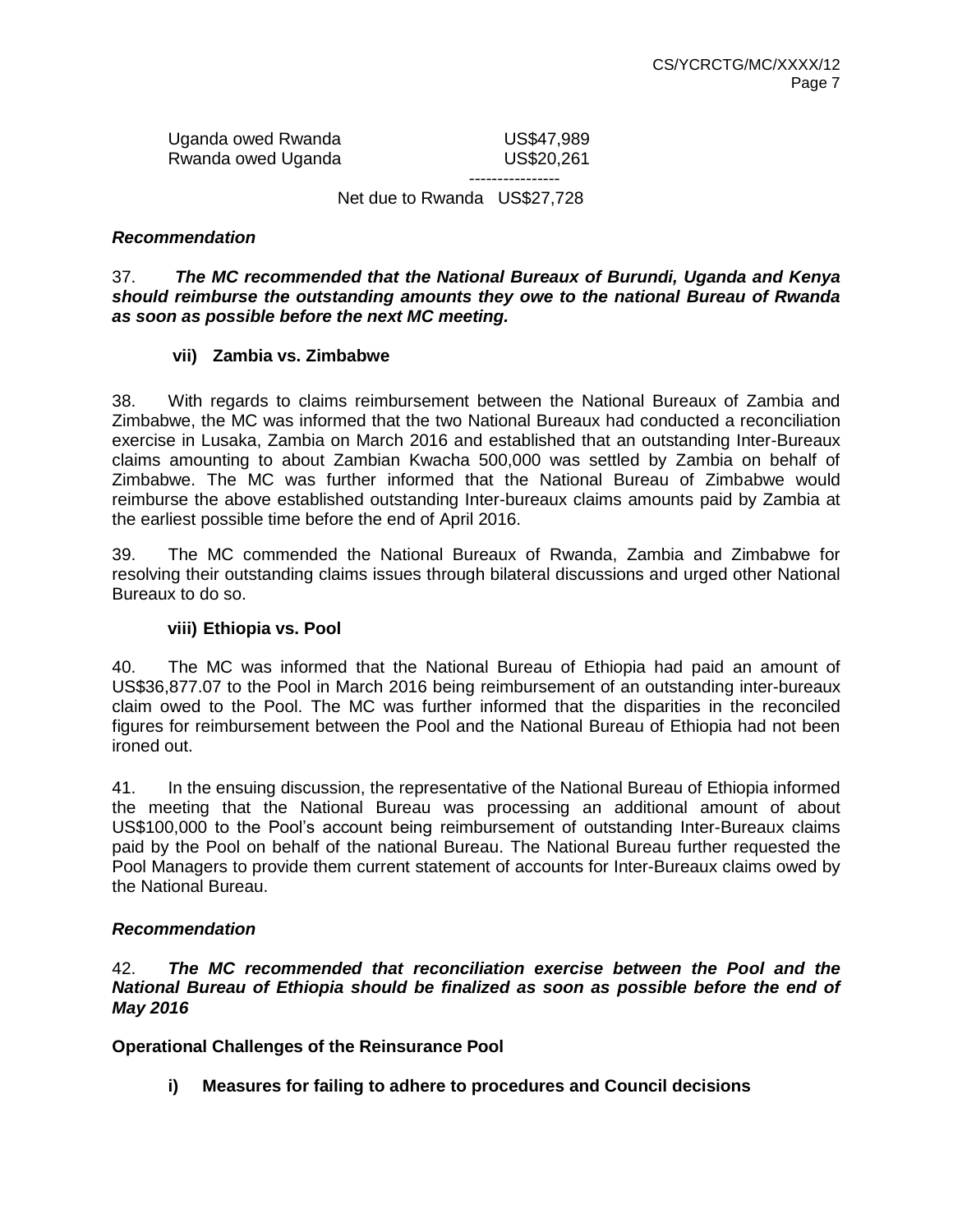43. The MC was informed that the Secretariat wrote to all National Bureaux on  $26<sup>th</sup>$ November 2015 advising them to implement the Council of Bureaux decisions by taking measures on those Primary Insurance Companies who would fail to meet their obligations of settlement of cessions, claim reimbursement, delayed submission of returns, delayed remittances of booked premium returns, lack of payment of outstanding excess of loss premiums and payment of their share of the budget contributions among others.

44. The MC was further informed that the challenges National Bureaux themselves faced were, among others; delays in confirmation of validity of Yellow Cards, delays in authorization for settlement of claims, lack of remittance of collected claims reimbursement from their member Primary Insurance Companies to the handling Bureaux, delayed claims reimbursements to Handling Bureaux and capacity limitations.

# *Recommendations*

45. *On the issue of operational challenges of the Reinsurance Pool, the MC recommended as follows:*

- *a) National Bureaux should cease supplying Yellow Card books to Primary Insurance Companies that fail to meet their obligations on submission of returns, settlement of cessions, reimbursement of claims paid on their behalf and payment of outstanding XL premiums with immediate effect; and report the progress made to the Secretariat; and*
- *b) the Secretariat should assist those National Bureaux that have capacity limitations in organizing workshop/training to enhance their capacity and familiarize them with the operations of the Yellow Card Scheme.*
	- **ii) Strategic Management Session**

46. The MC was informed that pursuant to the decision of the  $29<sup>th</sup>$  Meeting of the Council of Bureaux on the need to organize and conduct Strategic Management Sessions to discuss on operational challenges, the member Bureaux of the MC with experience in conducting strategic management sessions were requested to provide support to the Secretariat and assist in organizing the sessions.

# *Recommendation*

*47. The MC recommended that National Bureaux with experience in conducting strategic management session on claims management of a third party motor vehicle insurance scheme should share their experience and assist the Secretariat in organizing the strategic management sessions.*

## **Status on the detention of visiting motorists' vehicles involved in traffic accident by Ugandan Traffic Police**

48. With regards to the issue of detention of visiting motor vehicles involved in traffic accident by traffic police in Uganda, the MC was informed that pursuant to the Secretariat's engagement with the National key stakeholders, namely; National Bureau of Uganda, the law enforcement Agencies and the Government of Uganda through the Coordinating Ministry, the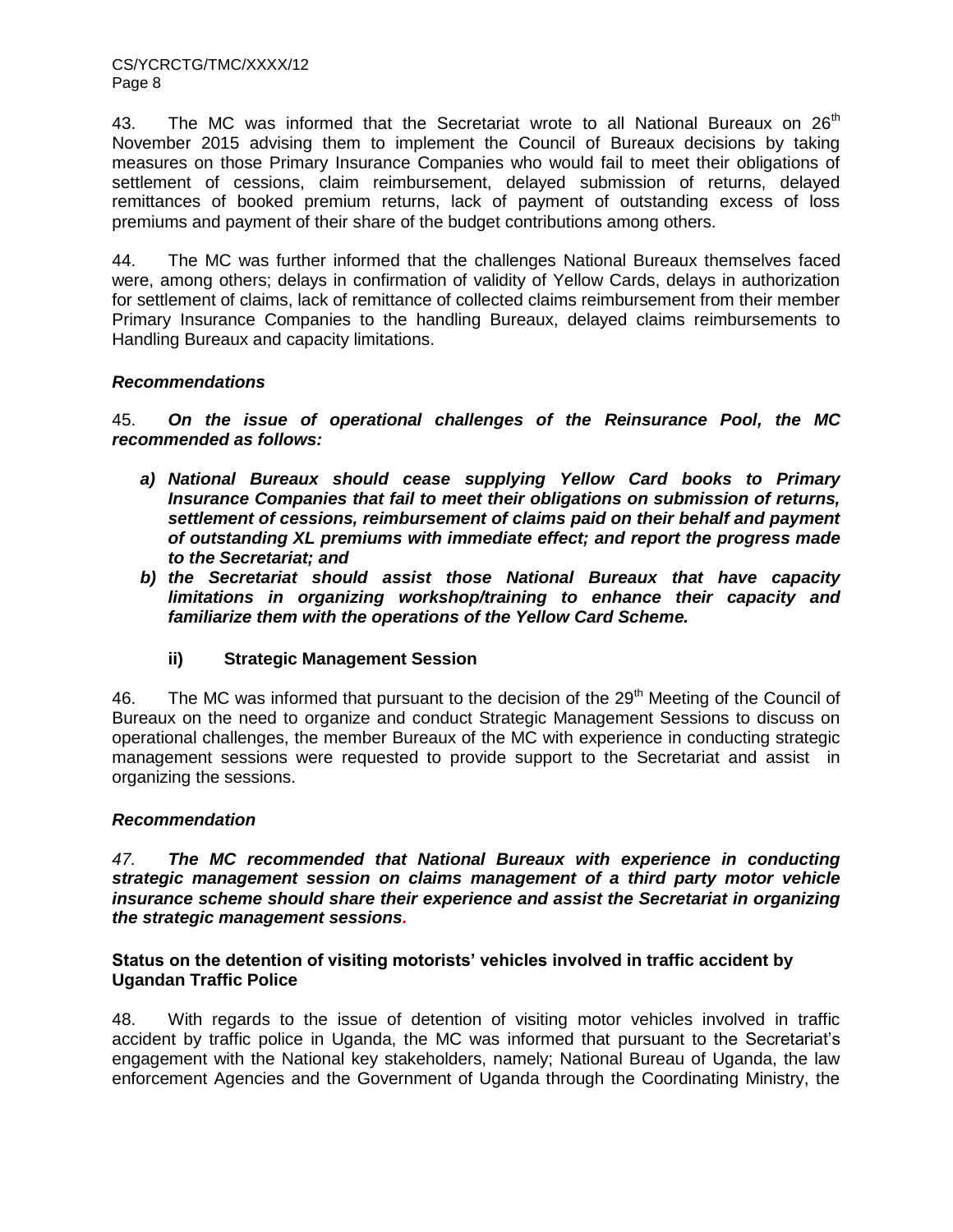issue has been resolved and the four (4) vehicles which were under detention due to court cases, their claims were settled and the vehicles released.

## **National Stakeholders' Workshops**

49. The MC was informed that pursuant to the Council of Bureaux decision on organization and conducting of National stakeholders' workshops, the National Bureau of Zambia in collaboration with the Secretariat organized stakeholders' sensitization workshop in December 2015 in Lusaka, Zambia which was attended by the Road Transport and Safety Agency of Zambia (RATSA), Traffic Police, and Primary Insurance Companies, among others.

50. In the discussion that followed, the representative of the National Bureau of Rwanda informed the meeting that they have planned to conduct YC-MIS training and National Stakeholders' sensitization workshop from 27 to 29 April 2016 for Primary Insurance companies in Rwanda.

51. The representative of the National Bureau of DR Congo informed the meeting that they would provide their planned schedule of activities for the awareness of the Yellow Card scheme after consultation with their Management.

#### *Recommendations*

# *52. The MC recommended that National Bureaux should:*

- *a) Raise awareness of their key stakeholders, such as, Customs and Police officers at border posts; and*
- *b) Organize regular meetings for Primary Insurance companies and familiarize them with the operations of the Yellow Card Scheme.*

# **The Issue of Yellow Card Forgery originating from Tanzania**

53. With regard to the issue of Yellow Card forgery, the MC was informed that the National Bureau of Tanzania launched a surprise visit to KIBAHA with the support of the Inspector General of Police with a view to address the scourge and below were the results of the visit:

- a) Thirty two (32) Trucks and Trailers were apprehended. Four (4) trucks and trailers were found with eight (8) Yellow Cards from UGANDA, all of them were issued by RIO INSURANCE CO;
- b) One truck and trailer registered in Tanzania were found with Yellow Cards numbers ZAM 0169348 and ZAM 0169349 issued by MEAN WOOD GENERAL INSURANCE COMPANY LTD. Both cards looked valid because they had all the security features of a genuine card. However the Cards were not supposed to have been issued to a Tanzania registered truck; and
- c) The rest of the Yellow Cards (53 of them) were all locally issued and were confirmed to be fake, however, this time different stamps from various member companies were used as opposed to old style of using NIC of (T) Ltd stamp only.

53. The MC was also informed that the National Bureau was planning to conduct another exercise in one of the border posts and report the outcome.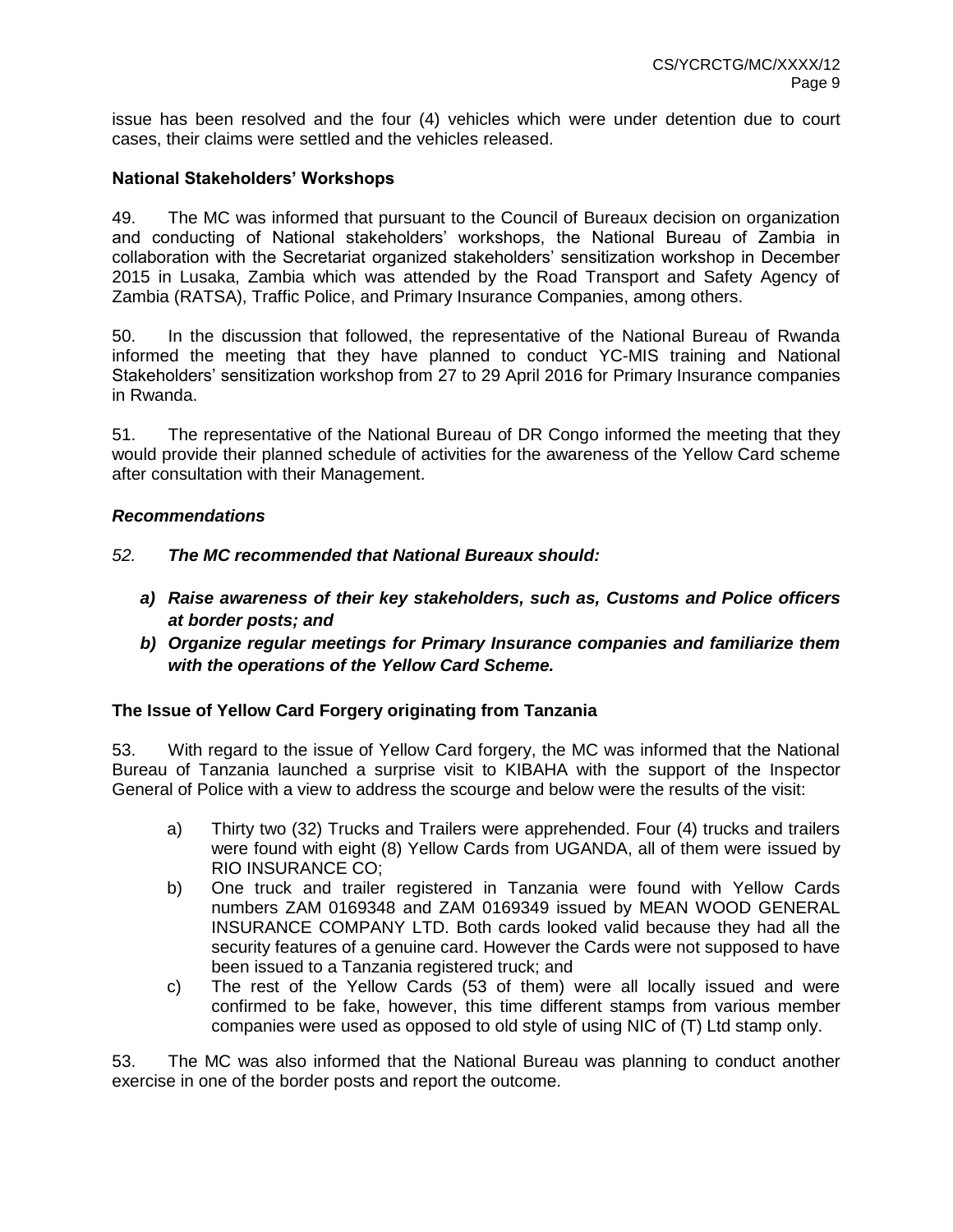### *Recommendation*

*54. The MC recommended that the National Bureau of Tanzania should intensify random inspections at border posts being suspected to be origins of fake Yellow Cards in collaboration with the neighbouring National Bureaux (i.e. Nakonde / Tunduma border post with close engagement of the National Bureau of Zambia).*

## **Reviewing of the Yellow Card instruments**

55. The MC was informed that pursuant to the decisions of the  $29<sup>th</sup>$  Meeting of the Council of Bureaux on the report of the 3<sup>rd</sup> Workshop of the National Coordinators, the Secretariat has finalized the review of the Yellow Card instruments and that the revised instruments would be circulated before the end of May 2016.

# **Printing and delivery of additional Yellow Card books**

56. The MC was informed that in line with the decision of the 29<sup>th</sup> Meeting of the Council of Bureaux, the Printing Agreement with Taws Security printers was renewed for a further period of three years effective  $1<sup>st</sup>$  January 2016 on existing terms and conditions.

57. The MC was also informed that printing order for the additional 100 Yellow Card books was given by the National Bureau of Burundi.

## *Recommendation*

## *58. The MC recommended that National Bureaux should check their levels of stocks of Yellow Card Books and place an order for printing of additional Yellow Card books in good time to avoid running out of books.*

#### **Implementation of the Yellow Card Scheme in non COMESA Member States**

59. The MC was informed of the progress made by the Secretariat with regard to the engagement made with the non-COMESA and COMESA member states that are interested to join and implement the Yellow Card Scheme as below:

#### **i) Angola and Botswana**

60. The Secretariat communicated on March, 2016 the Ministry of Finance/ARSEG; the Insurance Supervisory Authority of Angola and the MVA Fund of Botswana expressing its readiness to provide technical support to raise stakeholders' awareness on the operation and benefits of the Yellow Card scheme in the countries.

61. The MC was further informed that Angola confirmed its readiness for the consultative meeting and Stakeholders' workshop to be held before the end May, 2016 in Luanda, and the reply from MVA Fund of Botswana was still being awaited.

### **ii) South Sudan**

62. On the progress made with South Sudan, the MC was informed as follows: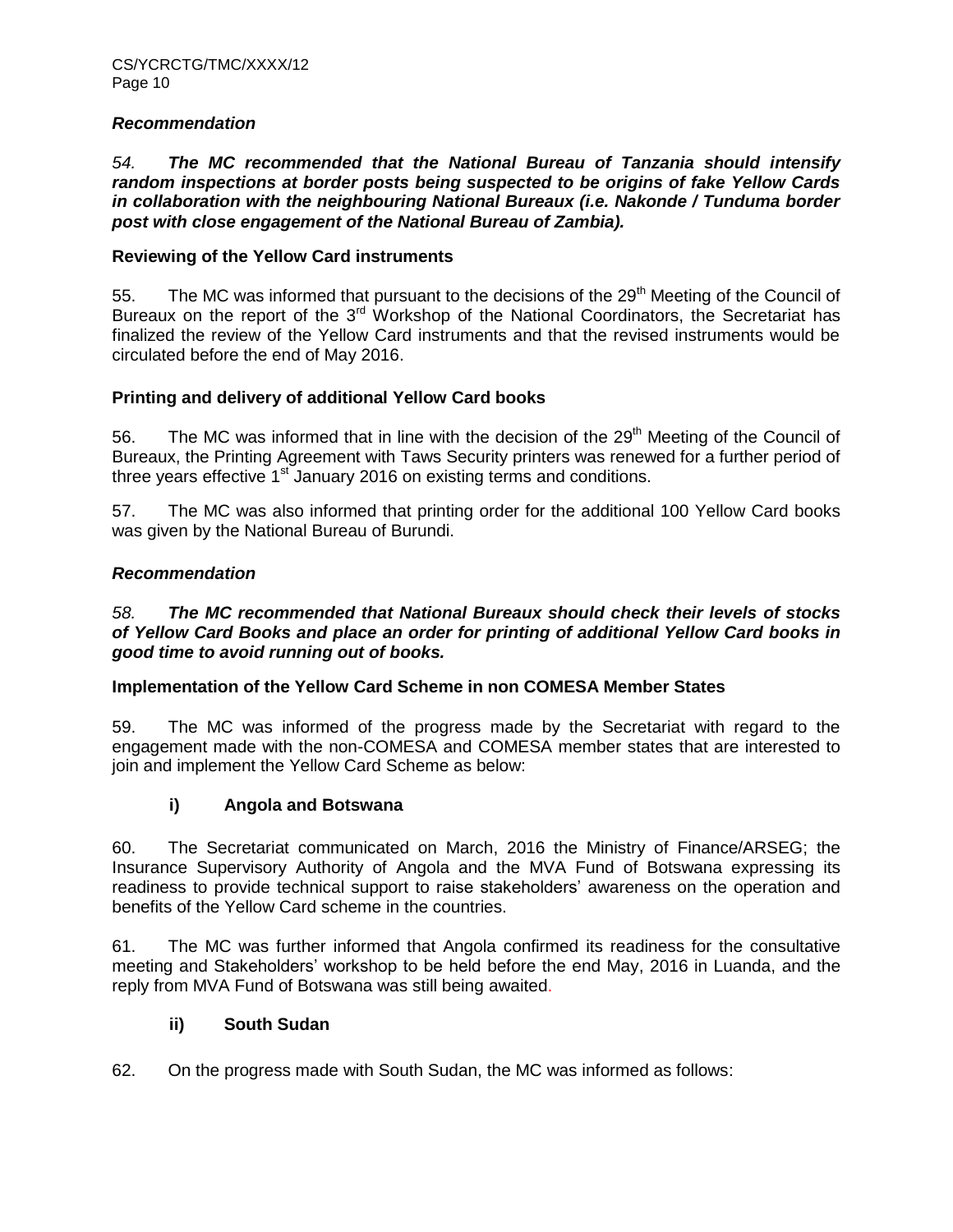- a) the Government of Republic of South Sudan on 16<sup>th</sup> November 2015 communicated to Secretariat on the appointment of Speed Insurance as the National Bureau for the COMESA Yellow Card Scheme in the South Sudan;
- b) Subsequent to the mission held by the Secretary General of COMESA to Juba, South Sudan in September 2015, a consultative meeting was held with a delegation from South Sudan on 24<sup>th</sup> February 2016 at COMESA Secretariat during which the following pre-requisites for the implementation of the Yellow Card Scheme in South Sudan were discussed, among others:
	- i) Recognition of the Yellow Card third party motor vehicle insurance cover as a valid third party cover by the Government of South Sudan;
	- ii) The need to guarantee solvency of the National Bureau;
	- iii) Signing and ratification of the Protocol on the establishment of the Yellow Card Scheme; and
	- iv) Capacity building for the National Bureau designate to enable it commences the implementation process of the Yellow Card Scheme.

63. The MC was further informed that the Secretary General of COMESA during his visit to South Sudan on 11<sup>th</sup> April 2016 pointed out the requirement for the implementation of the Yellow Card Scheme in the country. The MC was also informed that the Secretariat planned a mission to South Sudan in the second week of May 2016 to facilitate the implementation of the Yellow Card scheme in that country.

# **iii) Swaziland**

64. Regarding Swaziland, the Secretariat was yet to receive feedback on the planned activities on the Yellow Card Scheme by the Coordinating Ministry.

# *Recommendation*

## *65. The MC recommended that the Secretariat should intensify its efforts with Angola, Botswana, South Sudan and Swaziland to assist the countries to join and implement the Yellow Card scheme at the earliest possible time.*

# **Harmonization of the Regional Third Party Insurance systems**

66. The MC was informed that no progress was made with regards to harmonization of the regional third party insurance systems since the last council of Bureaux meeting.

# *Recommendation*

*67. The MC recommended that the Secretariat should continue its engagement with SADC to harmonize Yellow Card as the Cross Border Third Party Insurance Scheme in the COMESA-EAC-SADC Tri-Partite region.*

# **Administrative Matters**

68. With regards to Administrative Matters, the MC was informed as follows: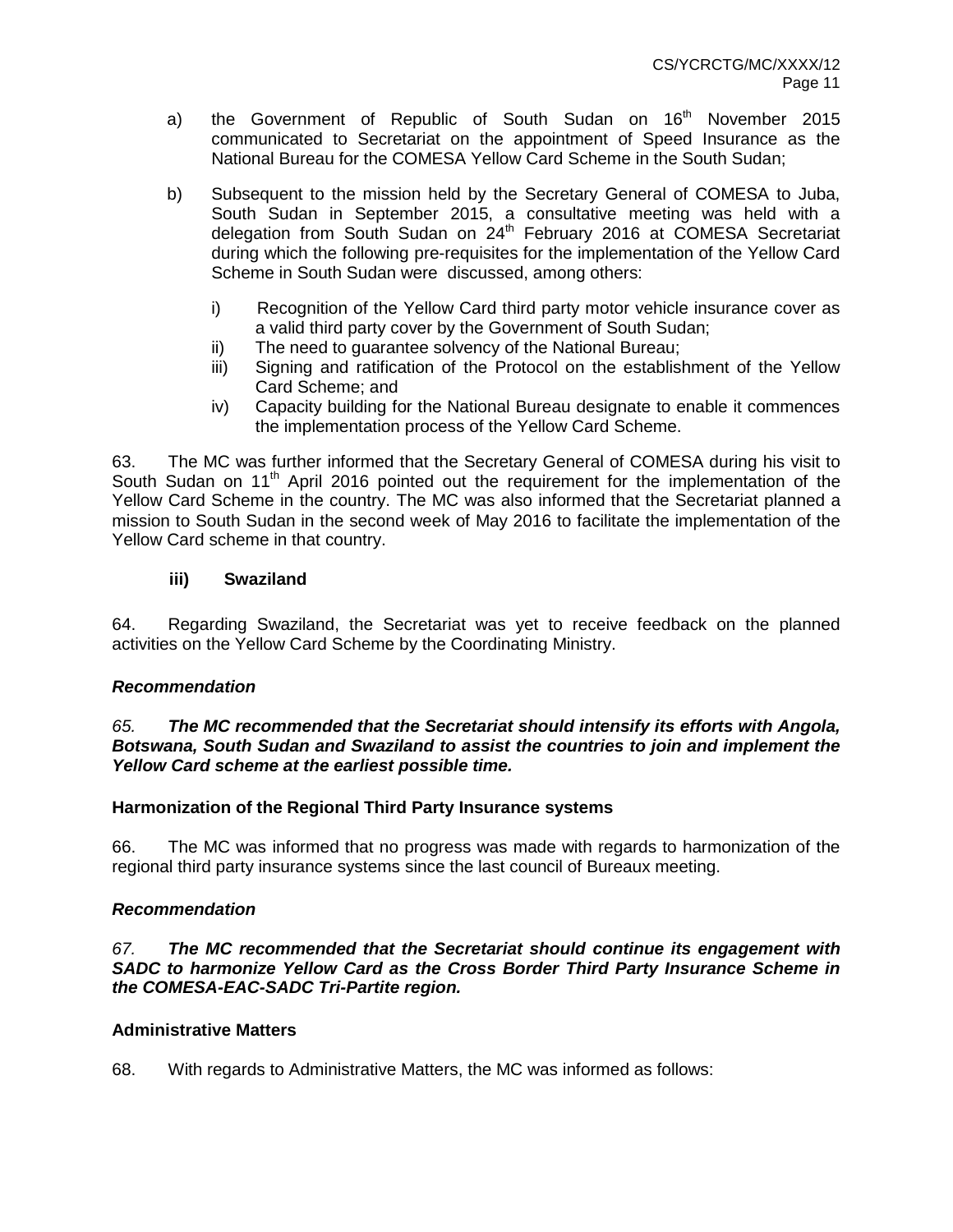- i. Ms. Valerie Ngeleka Masengu was recruited as an Administrative Assistant for the Yellow Card Council of Bureaux after an internal vacancy announcement for the COMESA staff and that she took up her appointment for an initial contract of three (3) years effective  $8<sup>th</sup>$  February 2016: and
- ii. The Secretariat advertised the post of an IT Expert (P3) to all the National Bureaux in March 2016 requesting the National Bureaux to submit their at least five (5) short listed candidates by  $8<sup>th</sup>$  April 2016 for the election and recruitment process by the Secretariat. Only six (6) National Bureaux, namely: Burundi, Ethiopia, Tanzania, Uganda, Zambia and Zimbabwe had responded at the time of reporting.

# *Recommendations*

- *69. The MC recommended that:*
	- *a) National Bureaux that had not submitted their short listed candidates to the Secretariat should do so as soon as possible preferably before 15th May 2016; and*
	- *b) National Bureaux that had not submitted complete documents for their short listed candidates such as certified copies of educational testimonials, transcripts as required in the employment letter, should send complete documents to the Secretariat as soon as possible preferably before 15th May 2016.*

## **Budget contribution**

70. The MC was informed of the status of budget contribution payment by National Bureaux and Pool Managers as follows:

- i. The Pool Managers transferred their share of 20% of the annual budget of US\$129,146 to the COMESA Secretariat Yellow Card account in November 2015;
- ii. At the time of reporting, only five (5) National Bureaux, namely: Djibouti, Ethiopia, Kenya, Zambia and Zimbabwe had fully paid their budget contributions while the National Bureaux of DR Congo and Uganda made partial payments;
- iii. A total of US\$638,216.00 stood as unpaid budget contributions arrears by the National Bureaux of Sudan, Malawi and Rwanda which was adversely affecting the financial position of Yellow Card Secretariat;

# *Recommendations*

*71. The MC noted the status of budget contribution payment to the Council of Bureaux Secretariat and recommended as follows:*

- *a) The National Bureau of Burundi, Rwanda, and Tanzania should settle their outstanding budget contribution for the year 2015/16 at the earliest possible time preferably before the end of May 2016;*
- *b) The Secretariat should continue to engage the National Bureaux of Sudan and Malawi to address their outstanding budget contribution issues; and*
- *c) The MC should consider the issue of deficit in the Council of Bureaux budget caused by non-payment by the National Bureaux of Sudan and Malawi, as the*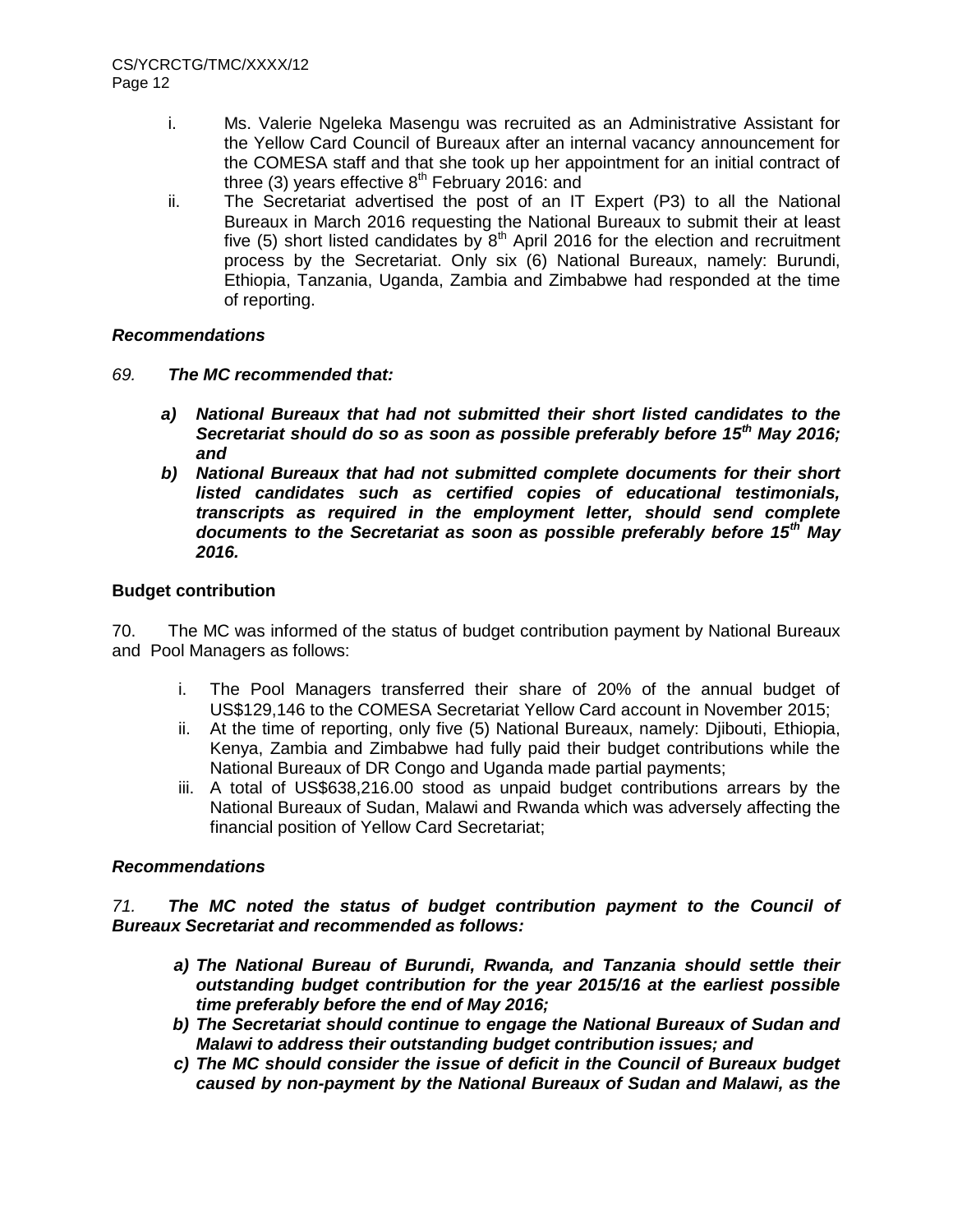*deficit has negative effects on the Secretariat in fulfilling its contractual obligations and carrying out its annual activities.*

**Progress report of the Pool Managers on the operations of the Yellow Card Reinsurance Pool** *(Agenda item 4)*

72. A representative of the Pool Managers presented document number CS/YCRCTG/MC/XXXX/4: Progress Report on the operations of the Yellow Card Reinsurance Pool as at 31<sup>st</sup> March 2016 and the highlights of the presentation were as follows:

#### **Premium returns**

73. On the premium returns, the MC was informed that the premium booked by the Pool for the period under review on the Pool Manager's 30% share was US\$ 764,680 representing an decrease of 10.7% compared to US\$ 856,985 recorded during the same period in 2015. The MC was further informed that the figure was not fully representative as many returns from members were still outstanding despite several follow ups made by the Pool. The summary of written premiums and returns submitted by each National Bureau is as shown in the table below.

| <b>Bureau</b>  | Figs in US\$ | 30%          | 5%        | <b>NET</b> | $\frac{9}{6}$ | No of  | <b>U/W Period</b> |
|----------------|--------------|--------------|-----------|------------|---------------|--------|-------------------|
|                | 100%         | <b>SHARE</b> |           |            |               | Cards  |                   |
| Tanzania       |              |              |           |            |               |        | Various 15 -      |
|                | 787,980.00   | 236,394.00   | 11,819.70 | 224,574.30 | 30.91         | 10,035 | Feb. 16           |
|                |              |              |           |            |               |        | Various 15 -      |
| Kenya          | 665,686.67   | 199,706.00   | 9,985.30  | 189,720.70 | 26.12         | 8,286  | Feb. 16           |
|                |              |              |           |            |               |        | Various 15 -      |
| Uganda         | 310,330.00   | 93,099.00    | 4,654.95  | 88,444.05  | 12.17         | 1,916  | Feb. 16           |
|                |              |              |           |            |               |        | Dec. 15 -         |
| Ethiopia       | 276,340.00   | 82,902.00    | 4,145.10  | 78,756.90  | 10.84         | 7,823  | Feb. 16           |
|                |              |              |           |            |               |        | Sep. 15 -         |
| Zambia         | 128, 153. 33 | 38,446.00    | 1,922.30  | 36,523.70  | 5.03          | 6,826  | Dec. 15           |
|                |              |              |           |            |               |        | Jun - Dec.        |
| <b>Burundi</b> | 109,296.67   | 32,789.00    | 1,639.45  | 31,149.55  | 4.29          | 5,318  | 2015              |
| <b>DR</b>      |              |              |           |            |               |        | Jan - March       |
| Congo          | 107,873.33   | 32,362.00    | 1,618.10  | 30,743.90  | 4.23          | 1,584  | 16                |
|                |              |              |           |            |               |        |                   |
| Djibouti       | 98,503.33    | 29,551.00    | 1,477.55  | 28,073.45  | 3.86          | 445    | Jan - Feb 16      |
|                |              |              |           |            |               |        | Various 15 -      |
| Rwanda         | 64,763.33    | 19,429.00    | 971.45    | 18,457.55  | 2.54          | 3,674  | Feb. 16           |
| Zimbabw        |              |              |           |            | 0.00          |        |                   |
| е              |              |              |           |            |               |        |                   |
| Malawi         | -            | -            |           |            | 0.00          |        |                   |
| Sudan          |              |              |           |            |               |        |                   |
| Eritrea        |              |              |           |            |               |        |                   |
| <b>TOTAL</b>   | 2,548,926.66 | 764,678.00   | 38,233.00 | 726,444.10 | 100.00        | 45,907 |                   |

# **Table: Returns & Premiums Booked as at 31st March 2016**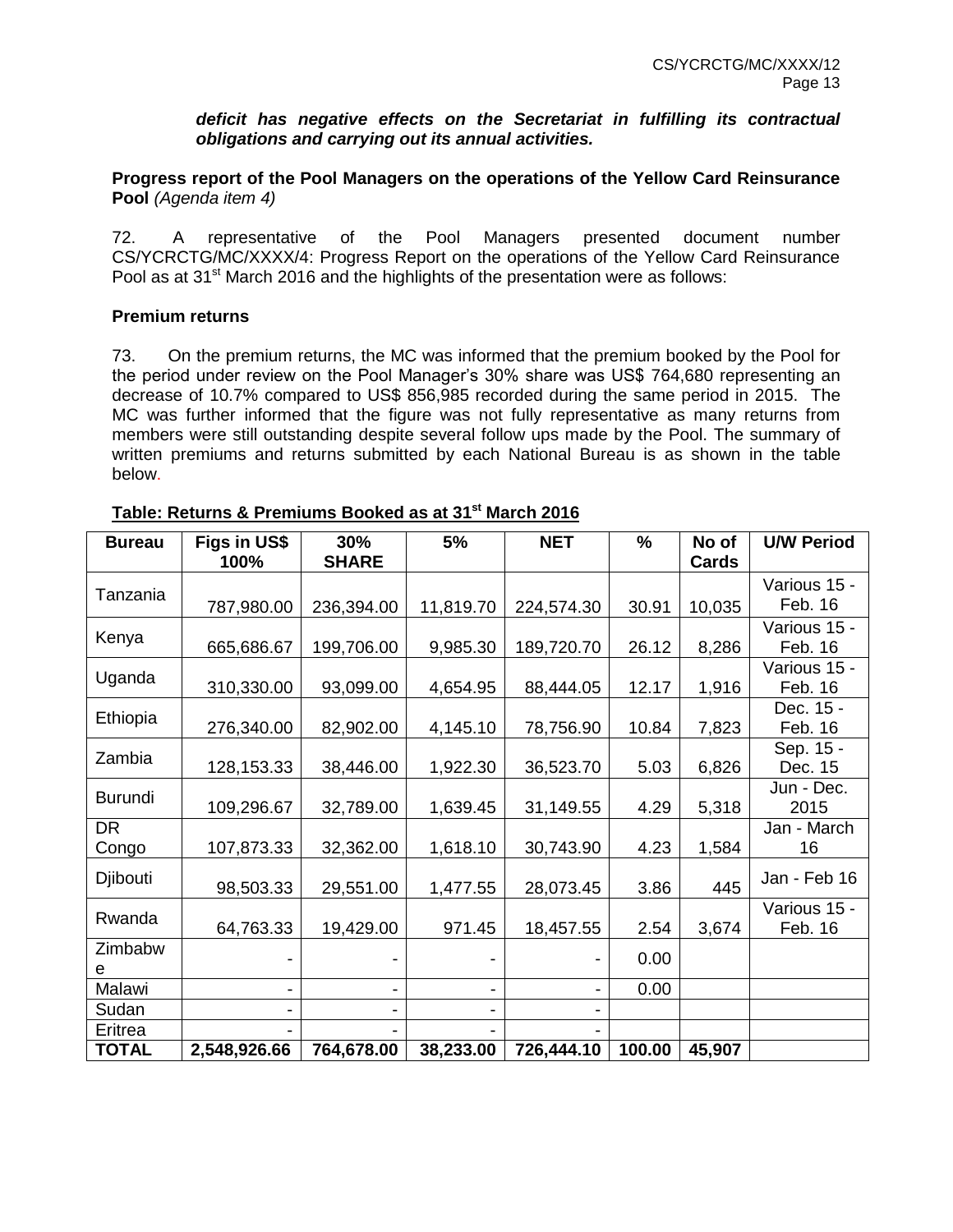74. The MC was further informed that decrease in the premium booked for the period was attributed to the non-submission of returns by the National Bureaux of Zimbabwe, Eritrea, Malawi and Sudan.

## **Premium collection**

75. The MC noted the status of premium collection as shown in the table below:

|                                  | Mar-16               | <b>Mar-15</b>        |
|----------------------------------|----------------------|----------------------|
| <b>National</b><br><b>Bureau</b> | <b>Amount (US\$)</b> | <b>Amount (US\$)</b> |
| D. R Congo                       | 40,800.00            | 19,500.00            |
| Djibouti                         | 50,421.46            | 24,364.09            |
| Ethiopia                         | 146,749.60           | 17,263.28            |
| Kenya                            | 209,879.29           | 239,706.21           |
| Rwanda                           | 19,363.00            |                      |
| Tanzania                         | 14,711.79            | 25,388.09            |
| Zambia                           | 86,607.08            | 16,523.00            |
| Zimbabwe                         | 44,871.91            | 71,087.27            |
| Total                            | 613,404.13           | 413,831.94           |

## **Table: Premium Collections 2016, 2015 & 2014**

76. In the discussion that followed, the following was observed:

- a) Fluctuations of the local currencies of the underwriting Bureaux due to economic instability attributed to the reduction in booked premium;
- b) The lack of utilization of the implemented Yellow Card Management Information System (YC-MIS) by National Bureaux and member Primary Insurance Companies in the issuance of Yellow Cards;
- c) There was a need for urgent implementation of the Council of Bureaux decision which directed on the need to audit National Bureaux to avoid abuse of the Scheme funds and also ensure National Bureaux maintain USD accounts; and
- d) The National Bureau of Zimbabwe promised to immediately submit their returns and settlement of the premium cessions to the Pool by 31<sup>st</sup> May 2016

# *Recommendations*

- *77. In view of the above, the MC recommended that:*
	- *i) National Bureaux of Zimbabwe should at the earliest possible time submit their outstanding Pool returns and remittances to the Pool;*
	- *ii) National Bureaux should evoke the decision of the Council of Bureaux and cease supply of Yellow Card books to Primary Insurance Companies that were not submitting their monthly returns and remittances; and*
	- *iii) In order to minimize losses suffered by the Pool due to exchange rate fluctuations, National Bureaux who have not yet opened foreign currency*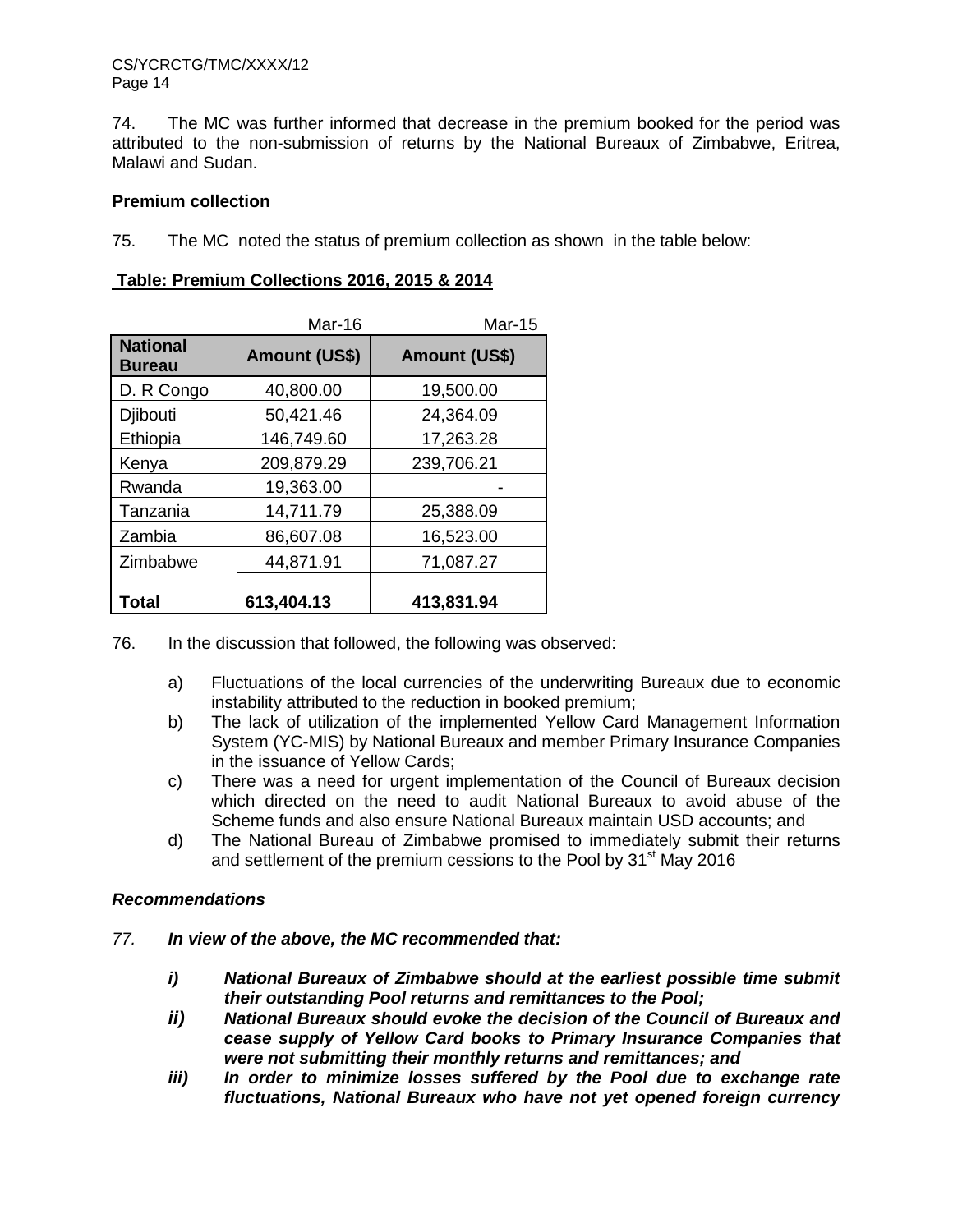#### *account should do so as soon as possible and advice the status to the Secretariat.*

## **Settlement of Inter-Bureaux & Pool Claims**

78. On settlement of Inter-Bureaux and Pool Claims the MC was informed as follows :

#### **i) Inter-Bureaux Claims**

79. The MC was informed that the Pool had settled Inter- Bureaux claims on behalf of National Bureaux as at  $31<sup>st</sup>$  March 2016 amounting to US\$826,888 compared to the US\$660,338 same period in 2015 as shown in the table below.

#### **Table: Outstanding Inter-Bureaux Claims**

| <b>ISSUING BUREAU</b>      | <b>HANDLING</b><br><b>BUREAU</b> | Mar-16     | <b>Mar 2015</b> |
|----------------------------|----------------------------------|------------|-----------------|
|                            |                                  | US\$       | US\$            |
| N.B. Burundi               | N.B. Rwanda                      | 85,680     | 76,732          |
| N.B. Djibouti              | N.B. Ethiopia                    | 6,814      | 6,814           |
| N.B. DR Congo              | N.B. Burundi                     | 13,981     | 13,981          |
| N.B. DR Congo              | N.B. Rwanda                      | 19,872     | 19,872          |
| N.B. Ethiopia              | N.B. Djibouti                    | 461,807    | 231,216         |
| N.B. Kenya                 | N.B. Rwanda                      | 4,975      | 7,872           |
| N.B. Kenya                 | N.B. Uganda                      | 50,097     | 78,552          |
| N.B. Rwanda                | N.B. Burundi                     | 7,513      | 7,513           |
| N.B. Rwanda                | N.B. Uganda                      | 30,850     | 39,798          |
| N.B. Tanzania              | N.B. Burundi                     | 16,168     | 16,168          |
| N.B. Tanzania              | N.B. Rwanda                      | 24,261     | 24,261          |
| N.B. Tanzania              | N.B .Uganda                      | 2,677      | 2,677           |
| N.B. Uganda                | N.B. Burundi                     | 58,692     | 58,692          |
| N.B. Uganda                | N.B. Kenya                       | 6,534      | 6,534           |
| N.B. Uganda                | N.B. Rwanda                      | 29,675     | 62,364          |
| N.B. Zambia                | N.B. Kenya                       | 7,292      | 7,292           |
| Sub-Total                  |                                  | 826,888    | 660,338         |
| Provision for bad<br>debts |                                  | (415, 540) | (331, 204)      |
|                            |                                  | 411,438    | 329,134         |
|                            |                                  |            |                 |

# **ii) Pool Claims**

80. The MC was informed that the total Pool's claims reported to date amounts to US\$14,694,453.04 out of which US\$ 4,142,768.68 was Pool's share and US\$10,551,684.36 was recoverable from the Reinsurers as shown in the table below: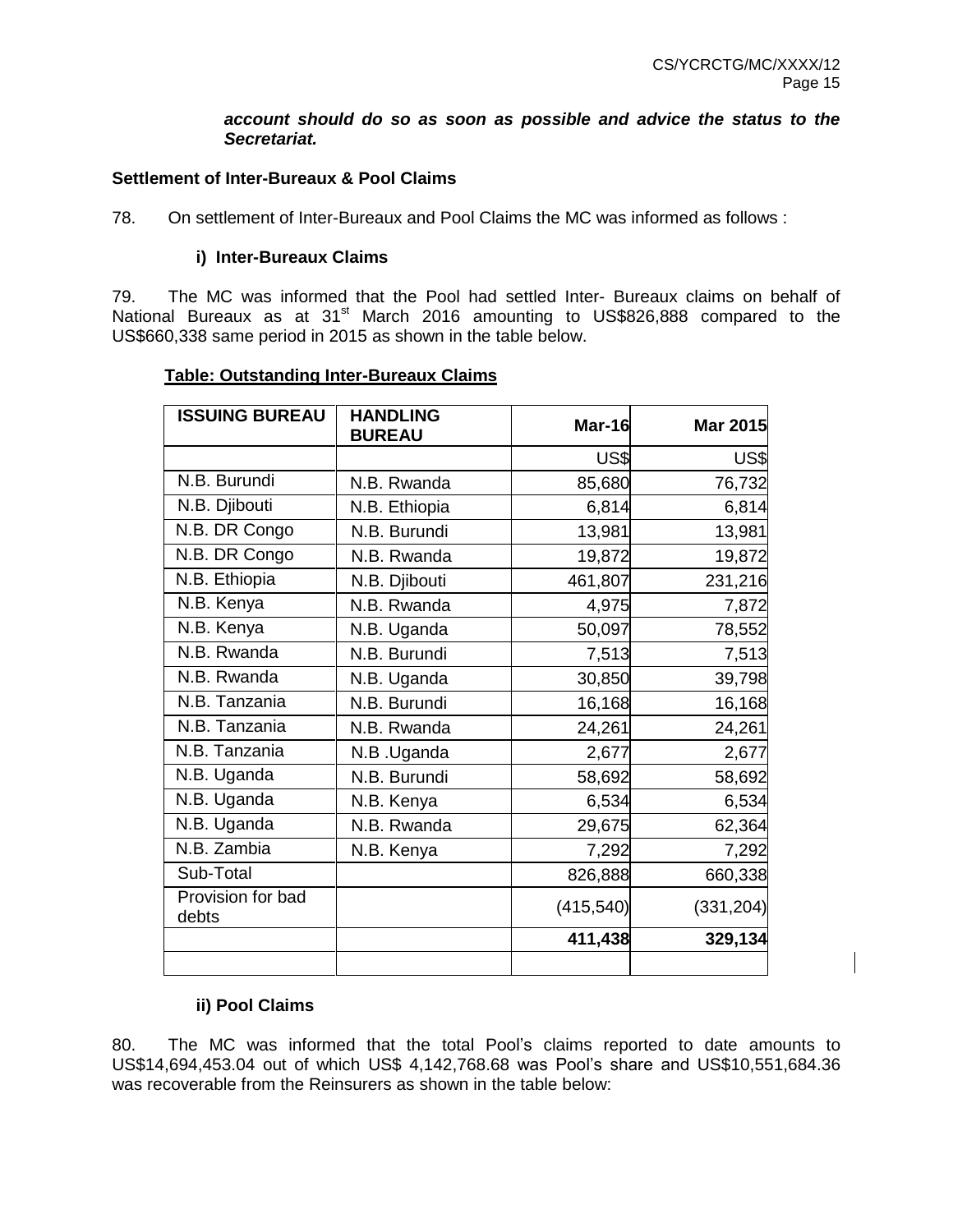## **Table: Large claims intimations since inception to date**

| <b>STATUS</b> | Total         | <b>Retained</b> | Retro         |
|---------------|---------------|-----------------|---------------|
| Outstanding   | 9,357,568.14  | 2,142,339.93    | 7,215,228.21  |
| Settled       | 5,336,884.90  | 2,000,428.75    | 3,336,456.15  |
| <b>TOTAL</b>  | 14,694,453.04 | 4,142,768.68    | 10,551,684.36 |

- 81. In the discussion that ensued, the Meeting observed as follows:
	- i. The National Bureau of Rwanda informed the Meeting that they had not received the documentation from the Pool for reimbursement;
	- ii. The National Bureau of Zambia confirmed having a long outstanding un reimbursed claim to which they were committed to settle and assured to settle the claim before end of May 2016;
	- iii. The National Bureau of Zimbabwe re-echoed their concern and sentiment on the provision for bad debt on Inter-Bureaux claim and urged National Bureaux to own up and settle their accounts with the Pool; and
	- iv. The National Bureau of DR Congo requested for statements from the Pool Managers.

## *Recommendations*

- *82. In view of the above, the MC recommended as follows:*
	- *i) Reiterated the recommendation that Issuing Bureaux should refund all outstanding Inter-Bureaux claims without further delays;*
	- *ii) Pool Managers should provide detailed reports on all outstanding Inter-Bureaux claims categorizing them by age, activeness of the Bureaux accounts etc. to help the MC in making appropriate actions with concerned National Bureaux;*
	- *iii) The Pool Managers should re-submit all the claims documents to Rwanda to enable them effect reimbursements;*
	- *iv) The National Bureau of Zambia should settle their long outstanding Inter-Bureaux claim reimbursement amounting US\$ 7,292 at the earliest possible time before the end of May 2016; and*
	- *v) The Pool Managers should provide financial statements to the National Bureau of DR Congo at the earliest time before the end of May 2016.*

# **Reinsurance Pool Financial Highlights as at 31st March 2016** *(Agenda item 5)*

83. The Pool Managers presented document no. CS/CB/TMC/XXXX/5 Reinsurance Pool Financial Highlights as at 31<sup>st</sup> March 2016. In their presentation, the Managers informed the meeting that for the period under review the Pool had recorded a Gross Premium Income of US\$764,680 representing a decrease of 10.7% over the figure reported for the 31 $^{\rm st}$  March 2015, which was US\$856,985. The highlights of the developments, specifically on the Gross Premium Income, Reserve Fund, Total Assets, Capacity Subscription and Short Term Investments for the three (3) months period were presented as follows.

# **Table: The financial highlights as at 31st March 2016**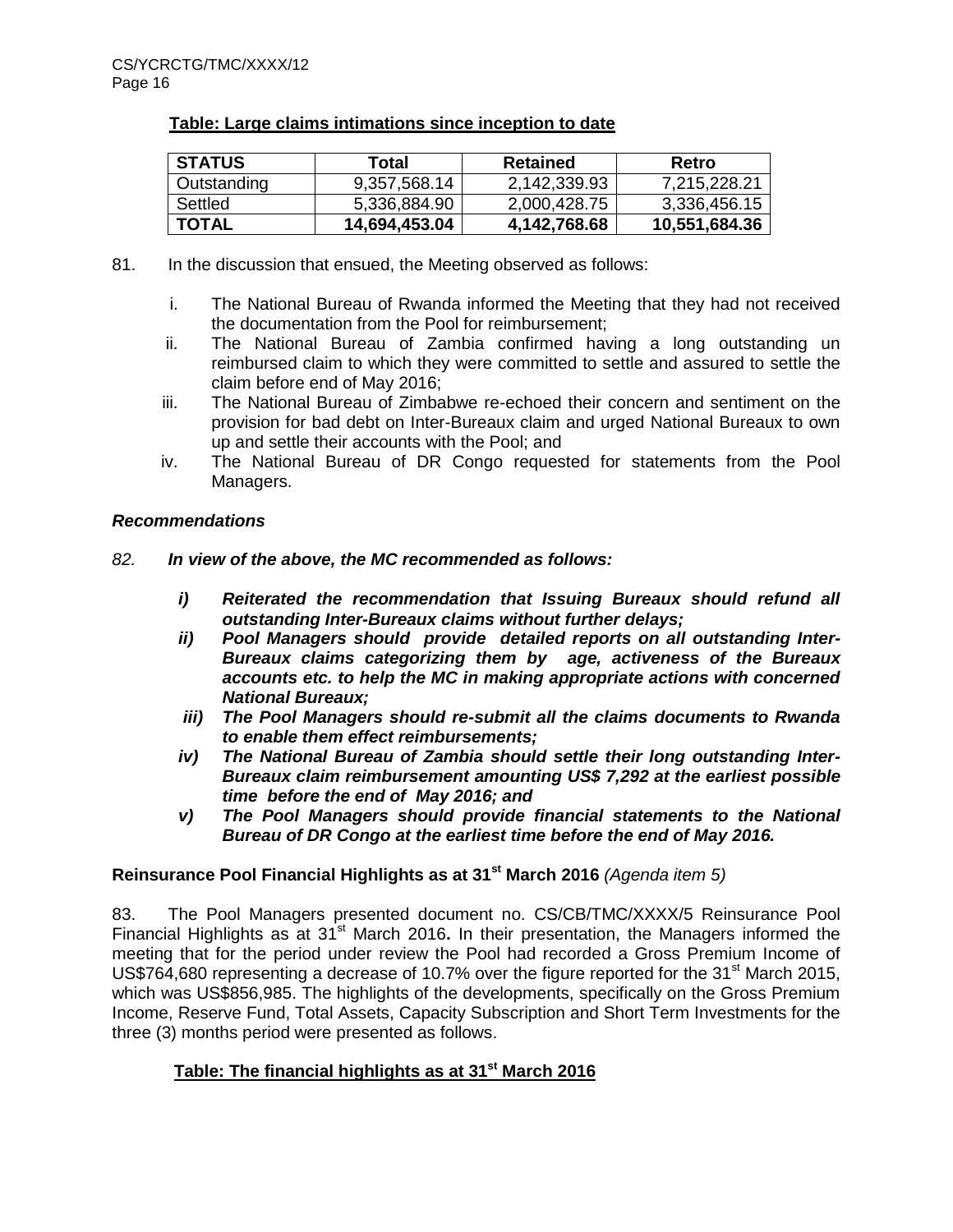|                              | March 2016 (US\$) | March 2015 (US\$) |
|------------------------------|-------------------|-------------------|
| <b>Gross Premium Income</b>  | 764,680           | 856,985           |
| Reserve Fund                 | 7,327,907         | 5,947,863         |
| <b>Total Assets</b>          | 12,150,945        | 11,213,755        |
| <b>Capacity Subscription</b> | 150,000           | 250,000           |

84. In ensuing discussion, the representative of the National Bureau of DR Congo informed the meeting that they would consult with their Management to consider utilizing their capacity subscription due for refund to off-set some of the financial obligation the National Bureau had with the Pool.

## *Recommendations*

*85. The MC having noted the financial highlights as at 31st March, 2016 recommended as follows:*

- *a) National Bureaux whose capacity subscriptions are due for refund should consider utilizing the refundable amounts for settlement of outstanding premium balances due to the Pool; and*
- *b) The Pool Managers should effect refunds of capacity subscription only upon confirmation that the concerned Bureaux have cleared all outstanding dues on Premium remittances, outstanding excess of loss premium and Inter-Bureaux claims.*

## **Pool Managers' Report and Financial Statement, Year ended 31st December 2015** (*Agenda item 6)*

86. The representative of the Pool Managers presented to the MC document no. CS/CB/TMC/XXXX/6: COMESA Yellow Card Reinsurance Pool Manager's Report and Financial Statement for the period ended 31st December 2015. He informed the Committee that the annual report was a draft and submitted for members' comment and that the Annual Report and Account for the period would be submitted to the External Auditors. In presenting the report, he pointed out that:

- a) The Pool recorded a gross premium income of US\$ 2,880,607 during the period ended  $31<sup>st</sup>$  December 2015, which shows an increase of 2.6% over the corresponded figure of US\$ 2,806,755 generated in 2014;
- b) Kenya and Tanzania generated the highest premium income of 27.1% and 16.8% respectively;
- c) The volume of investment increased to \$9,696,532 in 2015 from \$ 8,623,444 in 2014; and the income realized from Investment during 2015 was \$454,709;
- d) The cost of the excess of loss cover for the year 2015 was US\$810,601 compared to US\$368,550 incurred in 2014; and the jump in the excess of loss premium amount was due to the adjustments made in the previous two years; and
- e) The Pool Management fee incurred for the fiscal period under review was US\$288,061.
- 87. The MC noted the financial highlights as shown below:

# **Financial Highlights as at 31st December 2015**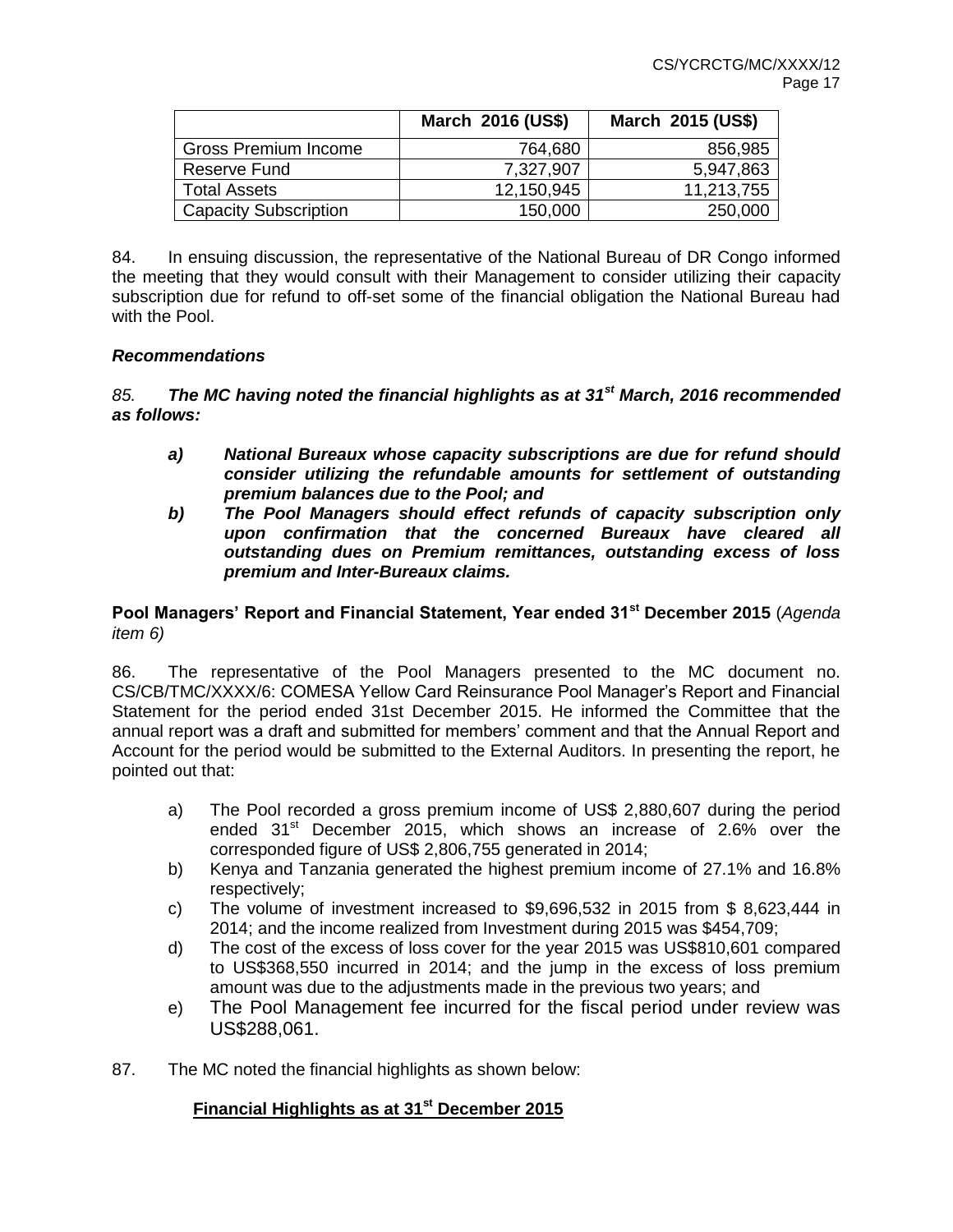|                               | December 2015 | December 2014 |
|-------------------------------|---------------|---------------|
|                               | (UD\$)        | (US\$)        |
| <b>Gross Premium Income</b>   | 2,880,607     | 2,806,364     |
| <b>Reserve Fund</b>           | 6,709,061     | 5,836,158     |
| <b>Total Assets</b>           | 11,452,066    | 10,364,492    |
| <b>Capacity Subscription</b>  | 150,000       | 250,000       |
| <b>Short-Term Investments</b> | 9,696,532     | 8,623,444     |

88. In the ensuing discussion, the Management Committee expressed concern on the following issues:

- a) Re-echoed the high amount of sums owed to the Pool by National Bureaux;
- b) The huge premium adjustment made by the Pool on Excess of loss cover;
- c) The low investment returns earned on the Pool funds and employed on the need to implement the Council of Bureaux decision to consider other investment vehicles that would offer better returns and urged to consider exploring among others products offered by the PTA Bank.

## *Recommendation*

*89. In light of the above, the MC recommended that the Pool Managers should consider exploring other investment vehicles among others the investment products offered by the PTA bank and report to the next MC meeting on the progress made.* 

## **Progress report on the implementation of the enhanced YC-MIS** *(Agenda item 7)*

90. A representative of the COMESA Secretariat presented document no. CS/YCRCTG/MC/XXXX/7: Progress Report on the Implementation of the enhanced Yellow Card Management Information System (YC-MIS). In doing so, he highlighted some of the activities carried out by the Secretariat and National Bureaux in implementing the enhanced YC-MIS, among others the following:

- a) Online training for National Bureaux on the application of the YC-MIS,
- b) Held consultative meeting with the National Bureau of Tanzania on the application of the enhanced YC-MIS,
- c) Conducted an In-house training for National Bureau of Burundi on the application and functionality of the enhanced YC-MIS; and
- d) Conducted a training of trainers for the enhanced YC-MIS IT focal personnel and Yellow Card administrators for Ethiopia, Rwanda, Zambia and Zimbabwe in Lusaka in March 2016.

91. The MC was informed that seven (7) National Bureaux, namely; Djibouti, Ethiopia, Kenya, Rwanda, Uganda, Tanzania and Zambia has started utilizing the enhanced YC-MIS in their day to day operations with some of their member Primary Insurance Companies.

92. Regarding the implementation of the enhanced YC-MIS by the National Bureaux of DR Congo, Malawi and Sudan, the MC was informed that they had not started the implementation of the enhanced YC-MIS due to various challenges they faced among them staff turnover.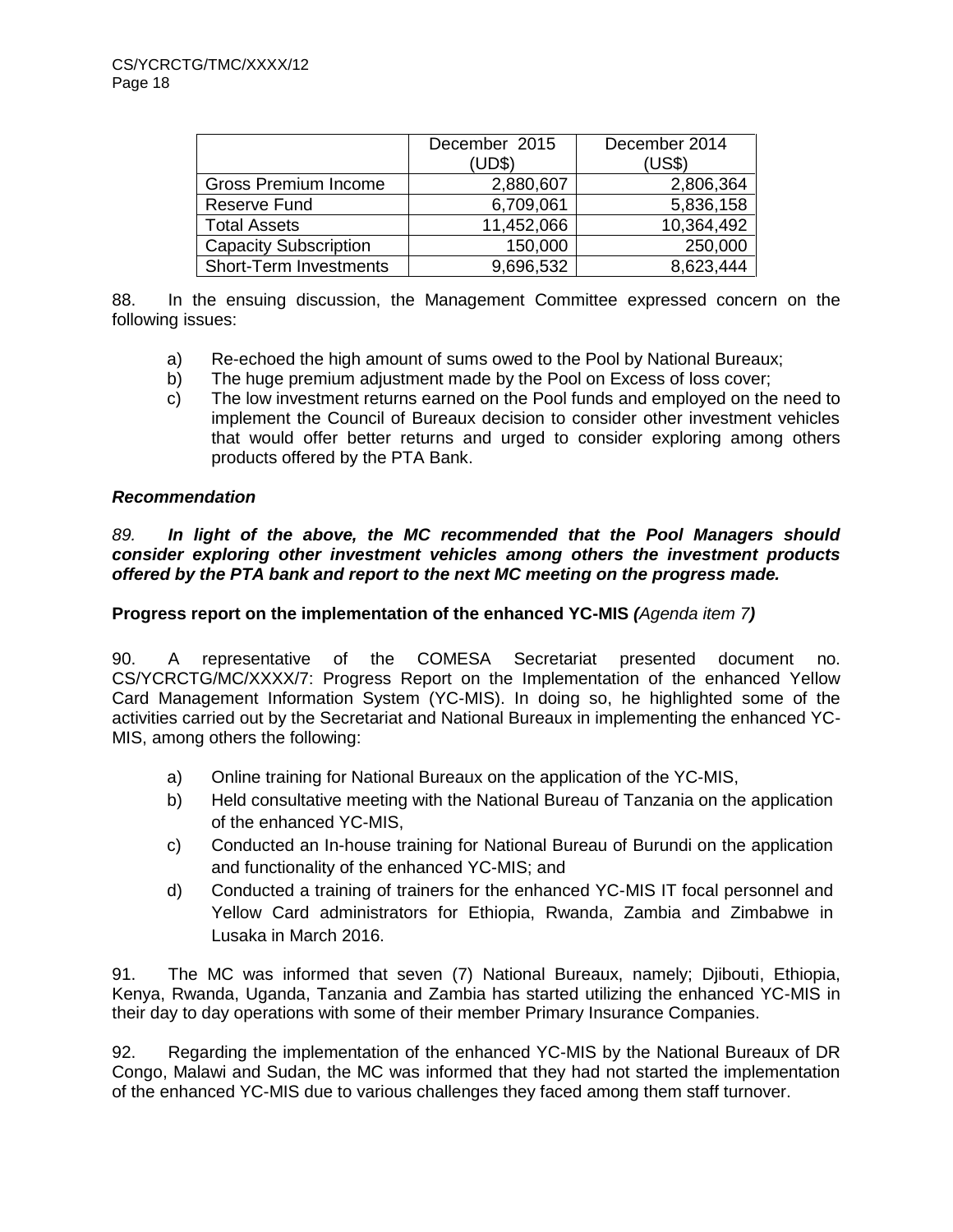93. In the discussion that ensued, the Meeting raised concerns on the delays and slow pace of implementation of the enhanced YC-MIS by National Bureaux and their member Primary Insurance Companies. The Meeting called for need to work with Insurance Regulatory Authorities in member states to ensure compliance by member Bureaux and PICs with the implementation of the system. The Meeting also re-emphasised on the need to set deadline for the full implementation of the YC-MIS.

# *Recommendations*

*94. The MC having noted the progress made on the implementation of the enhanced YC-MIS, recommended as follows:* 

- *a) The Secretariat should attend to all the proposed enhancements raised in the training of trainers at the latest 31st May, 2016;*
- *b) The National Bureaux of Ethiopia, Rwanda and Zimbabwe should conduct YC-MIS trainings for all PICs and implement the system at the latest on 2nd May, 2016;*
- *c) The National Bureau of Burundi should implement the enhanced YC-MIS at National Bureau level without further delays and thereafter implement it with its member Primary Insurance Companies preferably by 31st May 2016;*
- *d) The National Bureaux of Kenya, Tanzania, Uganda and Zambia should implement the enhanced YC-MIS with their member Primary Insurance Companies at the latest 31st May, 2016;*
- *e) The National Bureaux of DR Congo, Malawi and Sudan should work with the Secretariat in order to implement the system;*
- *f) The Secretariat should submit to the next meeting of the Council of Bureaux measures to be taken on National Bureaux who are delaying to implement the YC-MIS;*
- *g) National Bureaux should provide National utilization reports of the enhanced YC-MIS to the next Meeting of the Management Committee; and*
- h) *National Bureaux should implement the decision of the 29th Council of Bureaux and cease to supply Yellow Card books to Primary Insurance companies who are not willing or ready to implement the YC-MIS*.

# **Supplementary budget for the IT Expert for the YC-MIS** *(Agenda item 8)*

95. The Secretariat presented document no. CS/YCRCTG/MC/XXXX/8: Supplementary budget for the IT Expert for the Yellow Card Management Information System (YC-MIS). The Secretariat informed the Meeting that the process for the recruitment of a regular IT Expert for the YC-MIS has commenced as directed by the 29<sup>th</sup> Meeting of the Council of Bureaux and that the advert was circulated to all National Bureaux with request to Advertise in their print media and submit at least five candidates who meets the requirement to Secretariat by  $8<sup>th</sup>$  April 2016.

96. The Meeting noted that the Secretariat had at the time of compiling the report received fourteen (14) applications from six (6) National Bureaux, namely; Burundi, Ethiopia, Tanzania, Uganda, Zambia and Zimbabwe.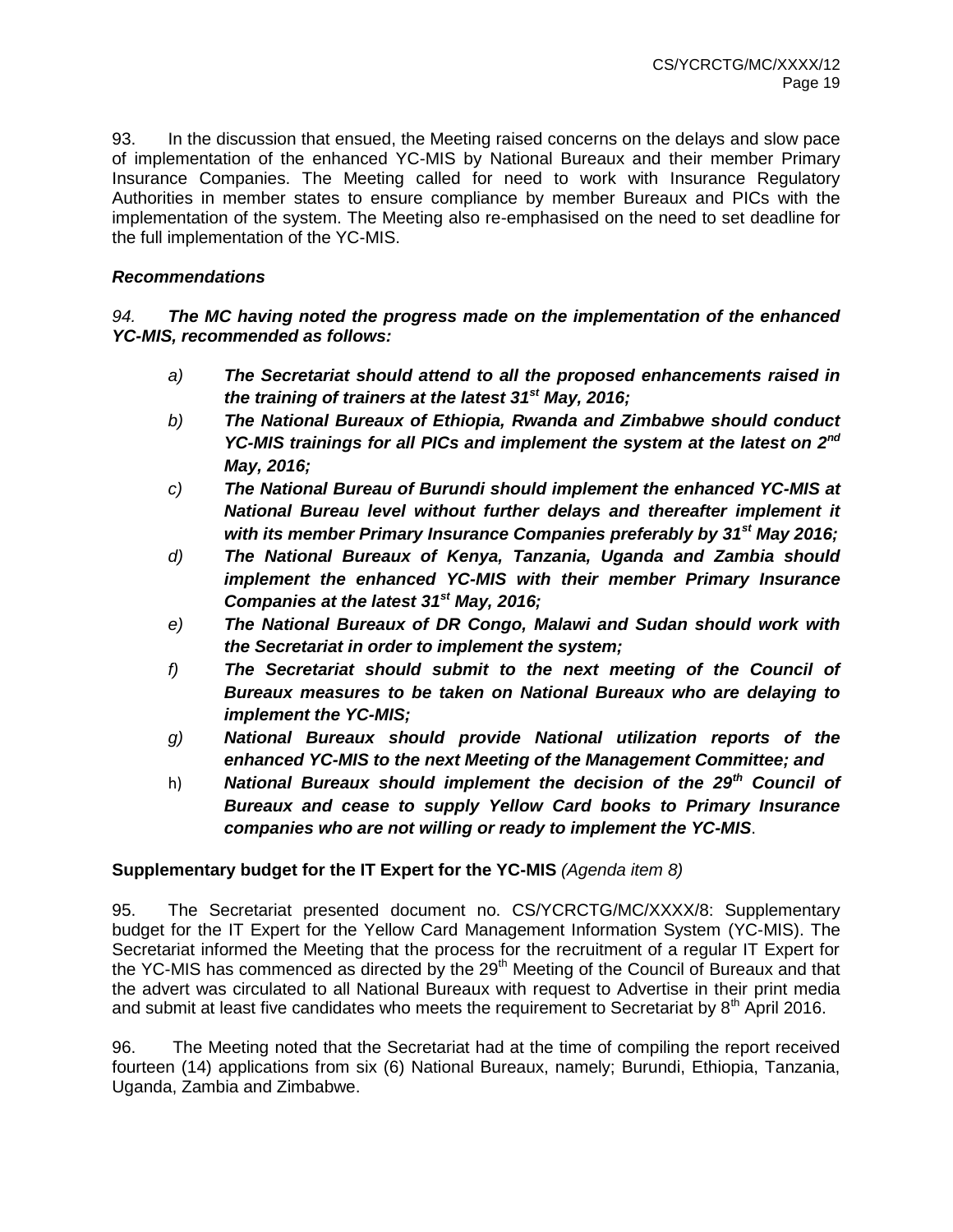97. The MC was also informed that considering the COMESA procedure and guidelines on filling in professional posts, which includes short listing, interviewing and selection of a successful candidate, the recruitment process would take longer than expected and that it would go beyond the current contract of the Short-Term IT Expert which will expire on  $30<sup>th</sup>$  June 2016, hence the request for additional funding for six (6) months was requested to enable the Short-Term I.T Expert continue with his duties until the recruitment process was completed and the full time IT Expert assumed his/her post.

98. The MC was further informed that the Short-Term IT Expert would need to continue with the implementation of the enhanced YC-MIS in all the National Bureaux and carry out regular day to day activities which included among others the following:

- a) Attend to users queries;
- b) Configure new entries to the system;
- c) Populate and update the ID module;
- d) Train stakeholders (officer in National Bureaux and Primary Insurance companies) in member states;
- e) Improve the system to address issues and concerns of stakeholders;
- f) Maintenance of the MIS;
- g) Review the administrative and user guides for the MIS; and
- h) Produce and circulate YC Monthly brief to stakeholders.

99. In the discussion that ensued, the Pool Managers raised a concern on the continuous requests for financial support and provided a financial opinion that such requests would negatively affect the interest earnings of the Pool funds. The Meeting further alluded that there was a need to apportion such extra financial budgetary requirements among the beneficiary Bureaux as is the case in the request for additional financial support for the extension of the Contract for the IT Expert for the YC-MIS since the main beneficiaries are the member Bureaux.

#### *Recommendations*

- *100. The MC after a protracted discussion, recommended as follows:* 
	- *a) The Secretariat should extend the contract of the IT Expert for the YC MIS for a further period of six (6) from 1st July 2016 to 31st December 2016;*
	- *b) The YC Reinsurance Pool should transfer the extra budgetary requirement of US\$35,000 for the extension of Short –Term IT Expert contract for six months on a recovery basis from member Bureaux;*
	- *c) The Secretariat should write to the Pool Manager to transfer the funds of US\$35,000 at the earliest possible time before 31 st May 2016; and*
	- *d) The Secretariat should upon receipt of the payment of US\$35,000 from the Pool Managers, write to National Bureaux requesting them to reimburse the Pool Managers an equal apportionment of the \$35,000.*

#### **Date and Venue of the next meeting** (*Agenda Item 9)*

101. Regarding the date and venue of the next meeting, the Secretariat would consult with the National Bureau of DR Congo and communicate to members of the Management Committee.

#### **Any Other Business** *(Agenda item 10)*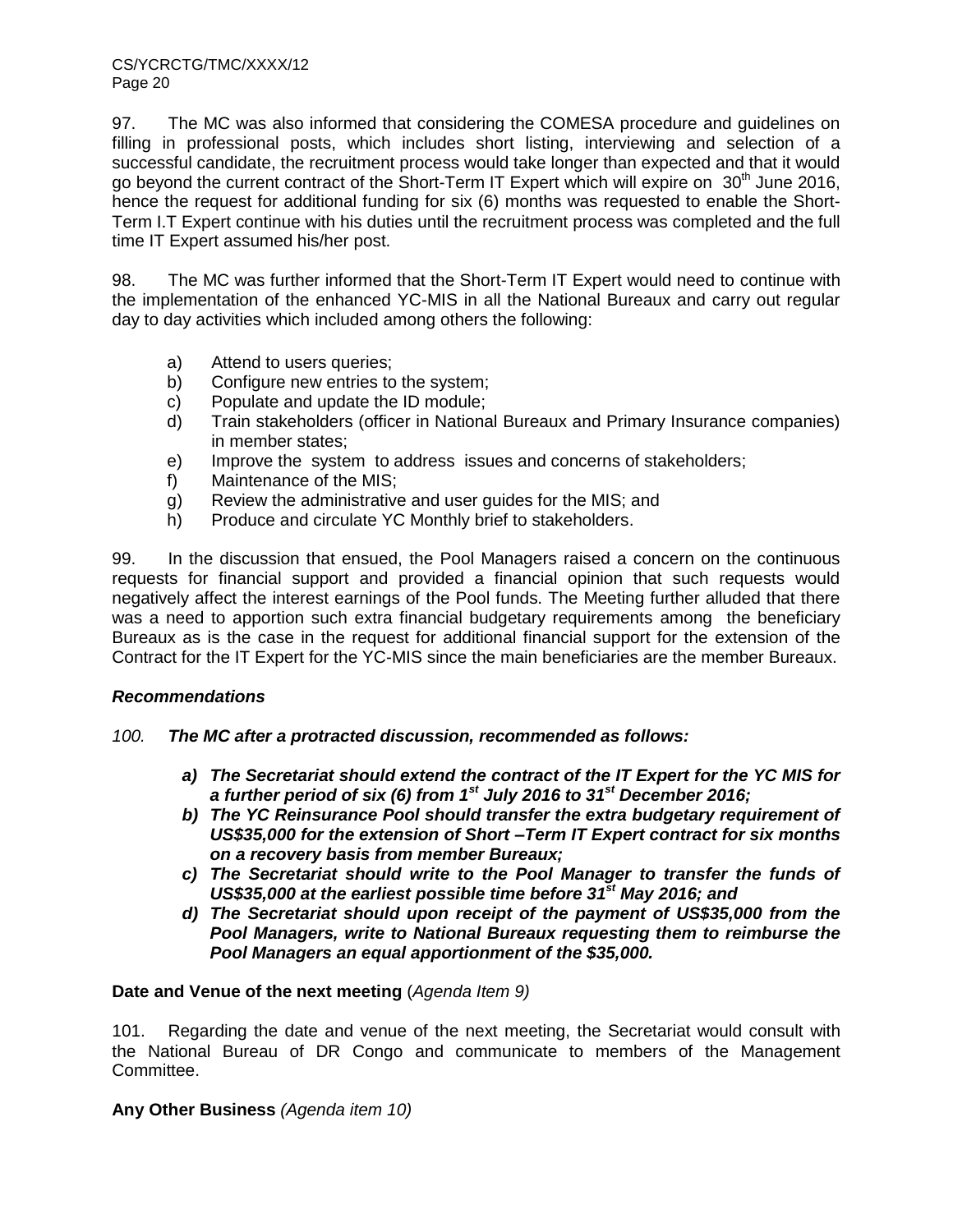102. The delegate from Rwanda requested the Meeting for guidance on what should be done with regards to recovery of claims reimbursement on claims handled on behalf of Primary Insurance Companies who had their operations wound up.

103. The Meeting provided guidance on the issue that accordingly to the Yellow Card Instruments the Protocol and Inter-Bureaux agreement, the issuing National Bureaux offer guarantee for the operation of Yellow Card scheme in their countries and in such cases, the issuing Bureaux should call in all its members to share the cost of claim of that member Company that had wound up or closed.

#### **Adoption of the report and closure of the meeting** *(Agenda Item 11)*

104. The Meeting considered the draft report paragraph by paragraph and adopted after making some amendments.

105. At the closure of the meeting, the National Coordinator of Zambia thanked the delegates for coming to Livingstone, Zambia and their participation at the meeting, thanked the observer from Zimbabwe for effective participation, thanked the Primary Insurance Companies in Zambia for their commitment and continued support for the smooth implementation of the Yellow Card scheme in Zambia. The National Coordinator also thanked the Secretariat for the confidence and trust placed upon them for hosting the  $40<sup>th</sup>$  Meeting of the Management Committee and for the good organization and servicing of the Meeting.

106. Finally the Chairperson thanked all the delegates for their valuable contributions and wished them a safe journey to their respective countries and declared the meeting closed.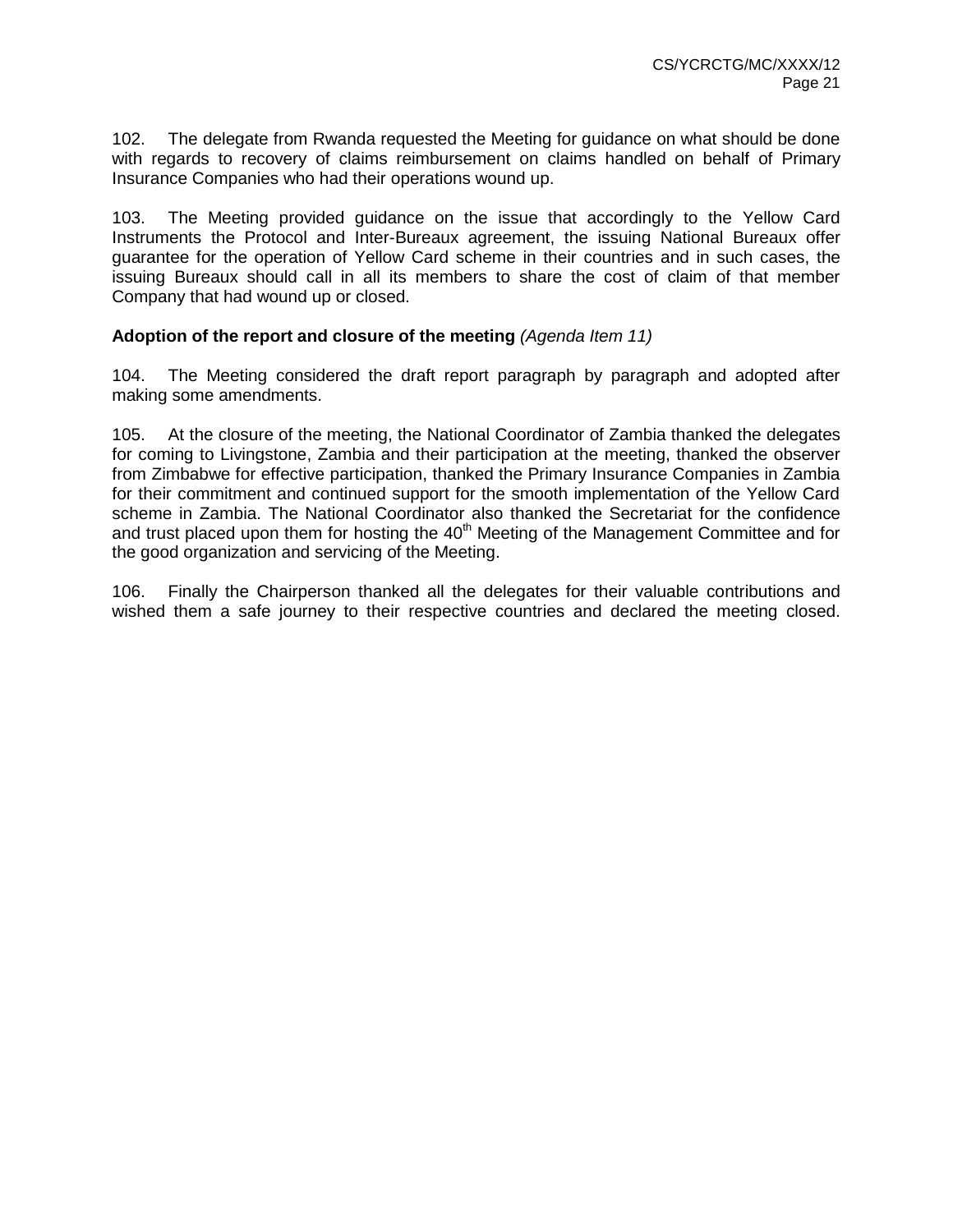# **LIST OF PARTICIPANTS/ LISTE DES PARTICIPANTS**

## **ETHIOPIA/ ETHIOPIE**

1. Ms. Asmiya Gebregiorgis, Assistant Yellow Card Coordinator, National Bureau of Ethiopia, Ethiopia Insurance Corporation, Addis Ababa, Ethiopia. Tel.: +251 913332045, Fax: +251115504000, email: [asmigg2@gmail.com](mailto:asmigg2@gmail.com) [comesaycard@eic-et.com](mailto:comesaycard@eic-et.com)

## **DR CONGO/ RD CONGO**

2. M. Bushiri Ramazani, Directeur de la Région Sud/Est, Société Nationale d'Assurances, Lubumbashi, République démcratique du Congo. Tel.: +243 999932272, email: [bushiriramazani@gmail.com](mailto:bushiriramazani@gmail.com) [bushirir@yahoo.fr](mailto:bushirir@yahoo.fr)

3. M. Nyongolo Mukambilwa Emmanuel, Responsable Adjoint de la Direction des reassurances, Société Nationale d'Assurances, Kinshasa, République démcratique du Congo. Tel.: +243 816 566 585 / +243 897 823 697, email: [emmanuelnyongolo1@gmail.com](mailto:emmanuelnyongolo1@gmail.com) [emmukambilwa@yahoo.fr](mailto:emmukambilwa@yahoo.fr)

4. M. Perpetu Bahati, COMESA Claim Manager, Société Nationale d'Assurances, Lubumbashi, République démocratique du Congo. Tel.: +243 827 778 817, email: [byabuzebahati@gmail.com](mailto:byabuzebahati@gmail.com)

## **RWANDA**

5. Mr. Niyokwizerwa Elie, Head of COMESA/Rwanda National Bureau, SONARWA General, 1035 Kigali, Rwanda. Tel.: +250 788 305 277, email: [elie.nikyokwizerwa@sonarwa.co.rw](mailto:elie.nikyokwizerwa@sonarwa.co.rw) [elie.niyokwizerwa@sonarwa.co.rw](mailto:elie.niyokwizerwa@sonarwa.co.rw)

#### **ZAMBIA**

6. Mrs. Cathrine M.K. Mpandamwike, National Coordinator, ZSIC GI (National Bureau), P.O. Box 30894, Lusaka, Zambia. Tel.: +260 979 124 700, email: [cmpandamwike@zsic.gi.co.zm](mailto:cmpandamwike@zsic.gi.co.zm)

7. Mr. Joseph Sagonda, Branch Manager, ZSIC General Insurance, P.O. Box 6011, Livingstone, Zambia. Tel.: +260 955 630 005, +260 213 323 102, email: [jsagonda@zsicgi.co.zm](mailto:jsagonda@zsicgi.co.zm)

8. Mr. Lubinda Akamandisa, National IT Focal Point, Zambia State Insurance Corporation, Lusaka, Zambia. Tel: +260 977864001, email: [lakamandisa@zsicgi.co.zm](mailto:lakamandisa@zsicgi.co.zm)

9. Mr. Dizomba Cosmas, Branch Manager, Diamond General Insurance, P.O. Box 60709, Livingstone, Zambia. Tel.: +260 213 321 164, email: [cosmas@diamond.co.zm](mailto:cosmas@diamond.co.zm)

10. Mr. Wiiliam S. Munalula, Branch Manager, Professional Insurance, P.O. Box 60140, Livingstone, Zambia. Tel.: +260 977 766 206, email: [william@picz.co.zm](mailto:william@picz.co.zm)

11. Ms. Chanda Masabo, Branch Manager, Phoenix of Zambia Assurance, Livingstone, Zambia. Tel: +260 977 845 599, email: [livingstone@phoenixzambia.com](mailto:livingstone@phoenixzambia.com)